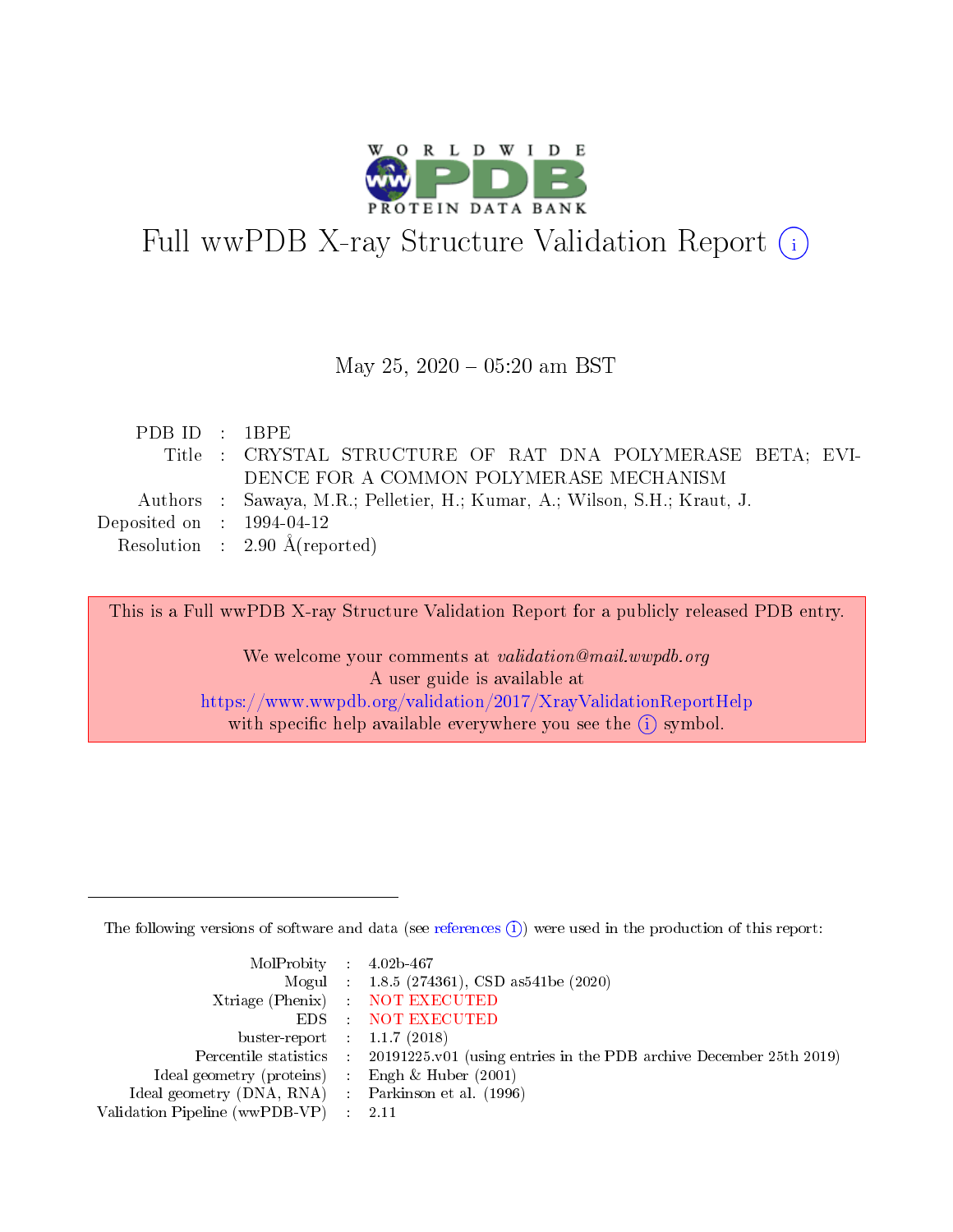# 1 [O](https://www.wwpdb.org/validation/2017/XrayValidationReportHelp#overall_quality)verall quality at a glance (i)

The following experimental techniques were used to determine the structure: X-RAY DIFFRACTION

The reported resolution of this entry is 2.90 Å.

Percentile scores (ranging between 0-100) for global validation metrics of the entry are shown in the following graphic. The table shows the number of entries on which the scores are based.



| Metric                | Whole archive        | Similar resolution                                           |
|-----------------------|----------------------|--------------------------------------------------------------|
|                       | $(\#\text{Entries})$ | $(\#\text{Entries}, \text{resolution range}(\textup{\AA})\)$ |
| Clashscore            | 141614               | $2172(2.90-2.90)$                                            |
| Ramachandran outliers | 138981               | $2115(2.90-2.90)$                                            |
| Sidechain outliers    | 138945               | $2117(2.90-2.90)$                                            |

The table below summarises the geometric issues observed across the polymeric chains and their fit to the electron density. The red, orange, yellow and green segments on the lower bar indicate the fraction of residues that contain outliers for  $\geq=3$ , 2, 1 and 0 types of geometric quality criteria respectively. A grey segment represents the fraction of residues that are not modelled. The numeric value for each fraction is indicated below the corresponding segment, with a dot representing fractions  $\epsilon = 5\%$ 

Note EDS was not executed.

| Mol | $\gamma$ hain | Length     | Quality of chain |     |     |    |     |  |  |
|-----|---------------|------------|------------------|-----|-----|----|-----|--|--|
|     | . .           | へへと<br>ບບບ | 13%              | 43% | 24% | 5% | 15% |  |  |

The following table lists non-polymeric compounds, carbohydrate monomers and non-standard residues in protein, DNA, RNA chains that are outliers for geometric or electron-density-fit criteria:

|              |   |     |  | Mol   Type   Chain   Res   Chirality   Geometry   Clashes   Electron density |
|--------------|---|-----|--|------------------------------------------------------------------------------|
| $2 \mid DTP$ | A | 338 |  |                                                                              |

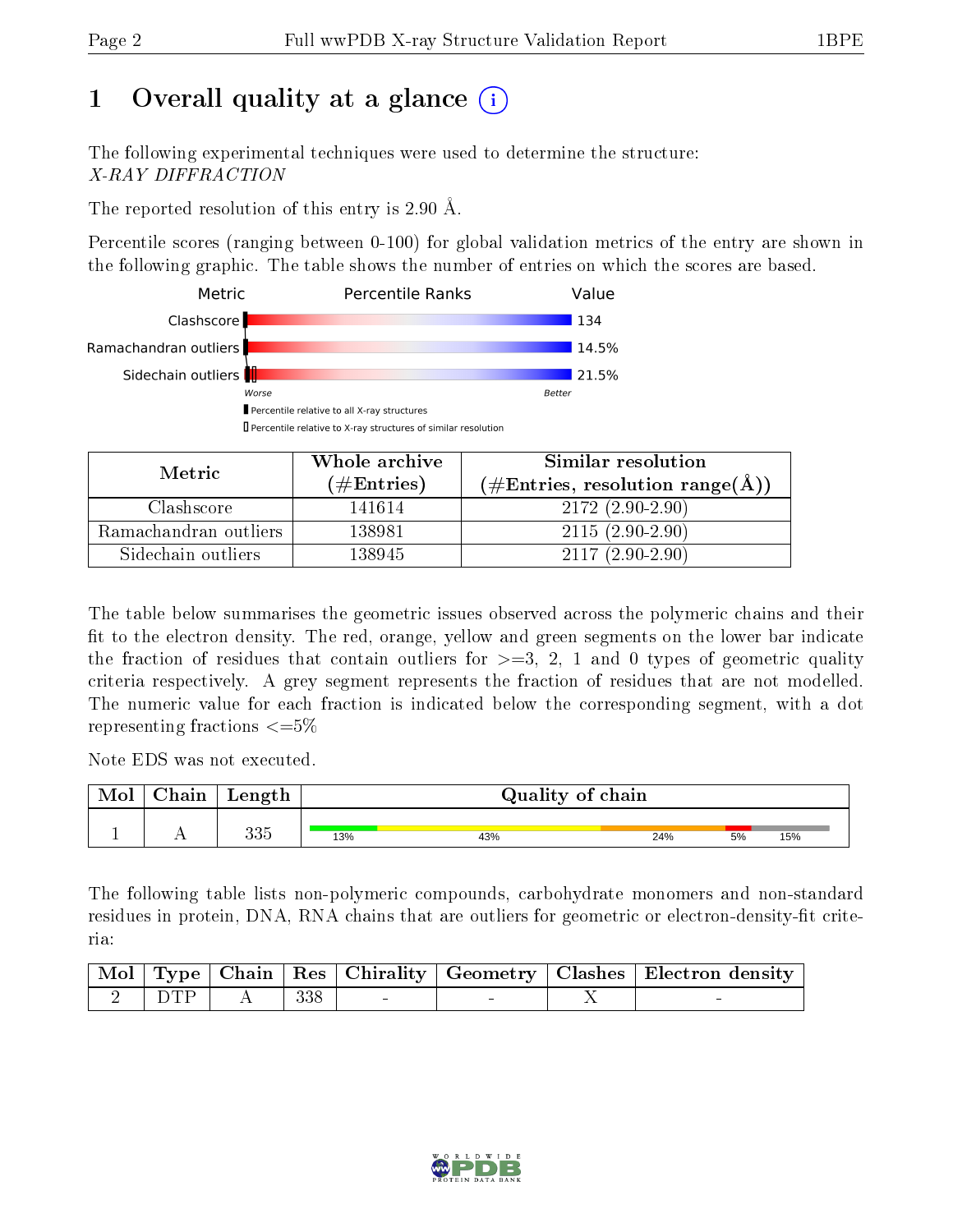# 2 Entry composition (i)

There are 2 unique types of molecules in this entry. The entry contains 2158 atoms, of which 0 are hydrogens and 0 are deuteriums.

In the tables below, the ZeroOcc column contains the number of atoms modelled with zero occupancy, the AltConf column contains the number of residues with at least one atom in alternate conformation and the Trace column contains the number of residues modelled with at most 2 atoms.

Molecule 1 is a protein called DNA POLYMERASE BETA.

| Mol | Chain | Residues | Atoms       |     |     | $\text{ZeroOcc} \mid \text{AltConf} \mid \text{Trace}$ |  |  |  |
|-----|-------|----------|-------------|-----|-----|--------------------------------------------------------|--|--|--|
|     |       | 284      | $\rm Total$ |     |     |                                                        |  |  |  |
|     |       | 2128     | 1335        | 377 | 408 |                                                        |  |  |  |

There is a discrepancy between the modelled and reference sequences:

|    |             | Chain   Residue   Modelled   Actual   Comment | Reference             |
|----|-------------|-----------------------------------------------|-----------------------|
| 90 | ${\rm ARG}$ |                                               | CONFLICT   UNP P06766 |

• Molecule 2 is 2'-DEOXYADENOSINE 5'-TRIPHOSPHATE (three-letter code: DTP) (formula:  $C_{10}H_{16}N_5O_{12}P_3$ .



| Mol | Chain   Residues | Atoms       |  |         |  | $ZeroOcc \mid AltConf \mid$ |  |
|-----|------------------|-------------|--|---------|--|-----------------------------|--|
|     |                  | Total C N O |  |         |  |                             |  |
|     |                  |             |  | 10 5 12 |  |                             |  |

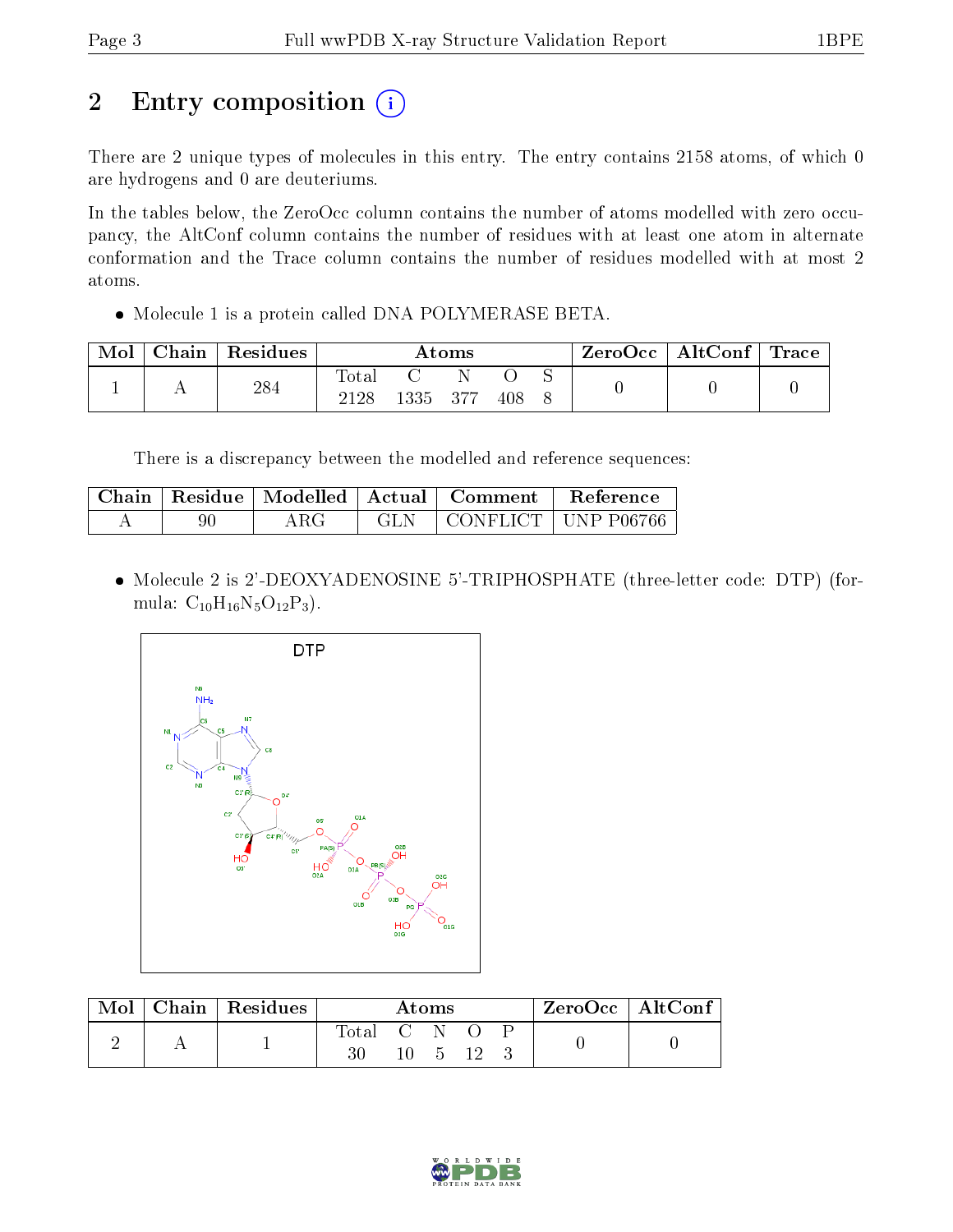## 3 Residue-property plots (i)

These plots are drawn for all protein, RNA and DNA chains in the entry. The first graphic for a chain summarises the proportions of the various outlier classes displayed in the second graphic. The second graphic shows the sequence view annotated by issues in geometry. Residues are colorcoded according to the number of geometric quality criteria for which they contain at least one outlier: green  $= 0$ , yellow  $= 1$ , orange  $= 2$  and red  $= 3$  or more. Stretches of 2 or more consecutive residues without any outlier are shown as a green connector. Residues present in the sample, but not in the model, are shown in grey.

Note EDS was not executed.

• Molecule 1: DNA POLYMERASE BETA



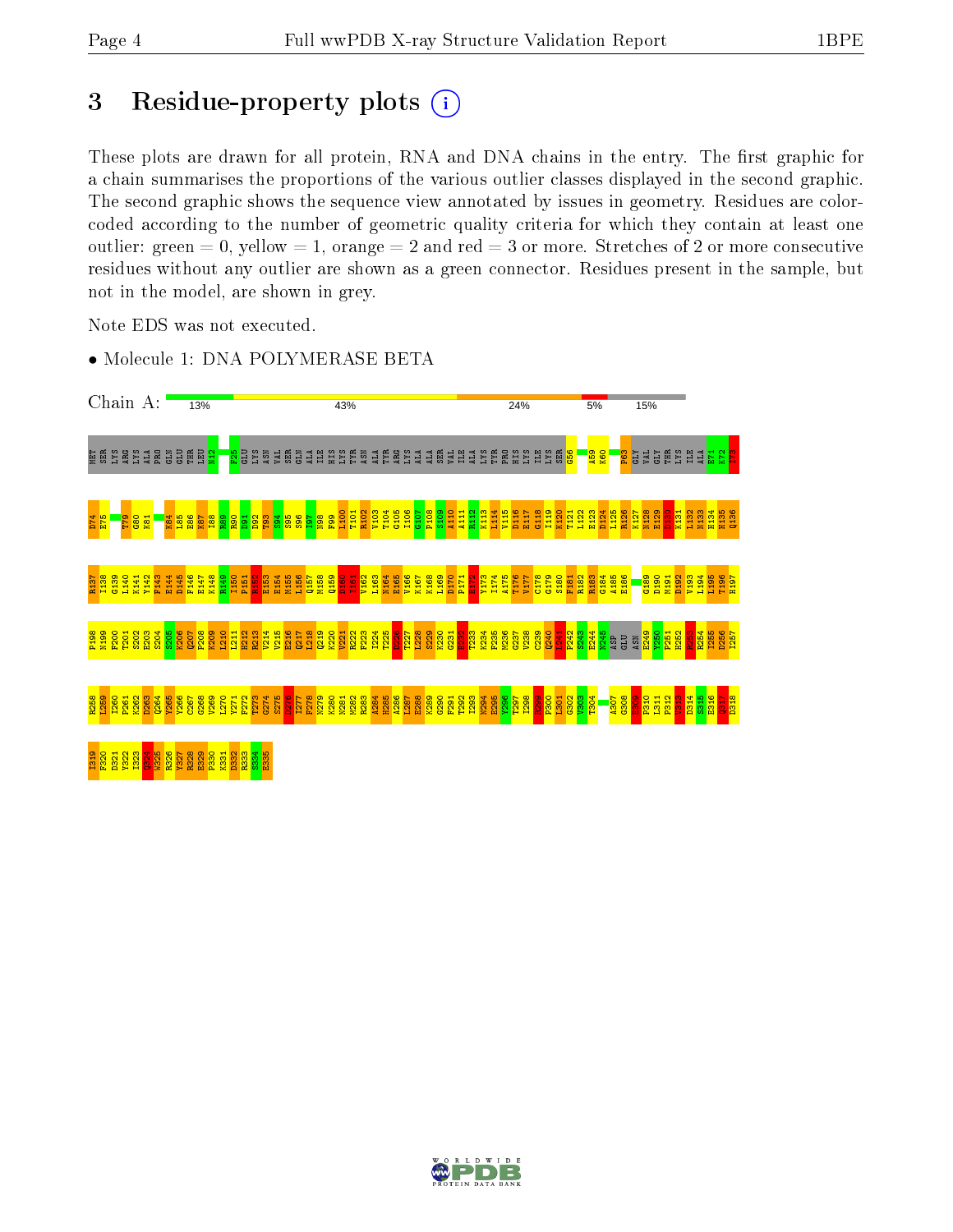# 4 Data and refinement statistics  $(i)$

Xtriage (Phenix) and EDS were not executed - this section is therefore incomplete.

| Property                               | <b>Value</b>                               | Source    |  |
|----------------------------------------|--------------------------------------------|-----------|--|
| Space group                            | 1 2 1 1                                    | Depositor |  |
| Cell constants                         | 39.32Å<br>68.21Å<br>$75.04\text{\AA}$      | Depositor |  |
| a, b, c, $\alpha$ , $\beta$ , $\gamma$ | 91.77°<br>$90.00^\circ$<br>$90.00^\circ$   |           |  |
| Resolution $(A)$                       | 20.00<br>-2.90                             | Depositor |  |
| % Data completeness                    | (Not available) $(20.00-2.90)$             | Depositor |  |
| (in resolution range)                  |                                            |           |  |
| $\mathrm{R}_{merge}$                   | (Not available)                            | Depositor |  |
| $\mathrm{R}_{sym}$                     | (Not available)                            | Depositor |  |
| Refinement program                     | <b>TNT</b>                                 | Depositor |  |
| $R, R_{free}$                          | (Not available)<br>0.199                   | Depositor |  |
| Estimated twinning fraction            | $\overline{\text{No}}$ twinning to report. | Xtriage   |  |
| Total number of atoms                  | 2158                                       | wwPDB-VP  |  |
| Average B, all atoms $(A^2)$           | 31.0                                       | wwPDB-VP  |  |

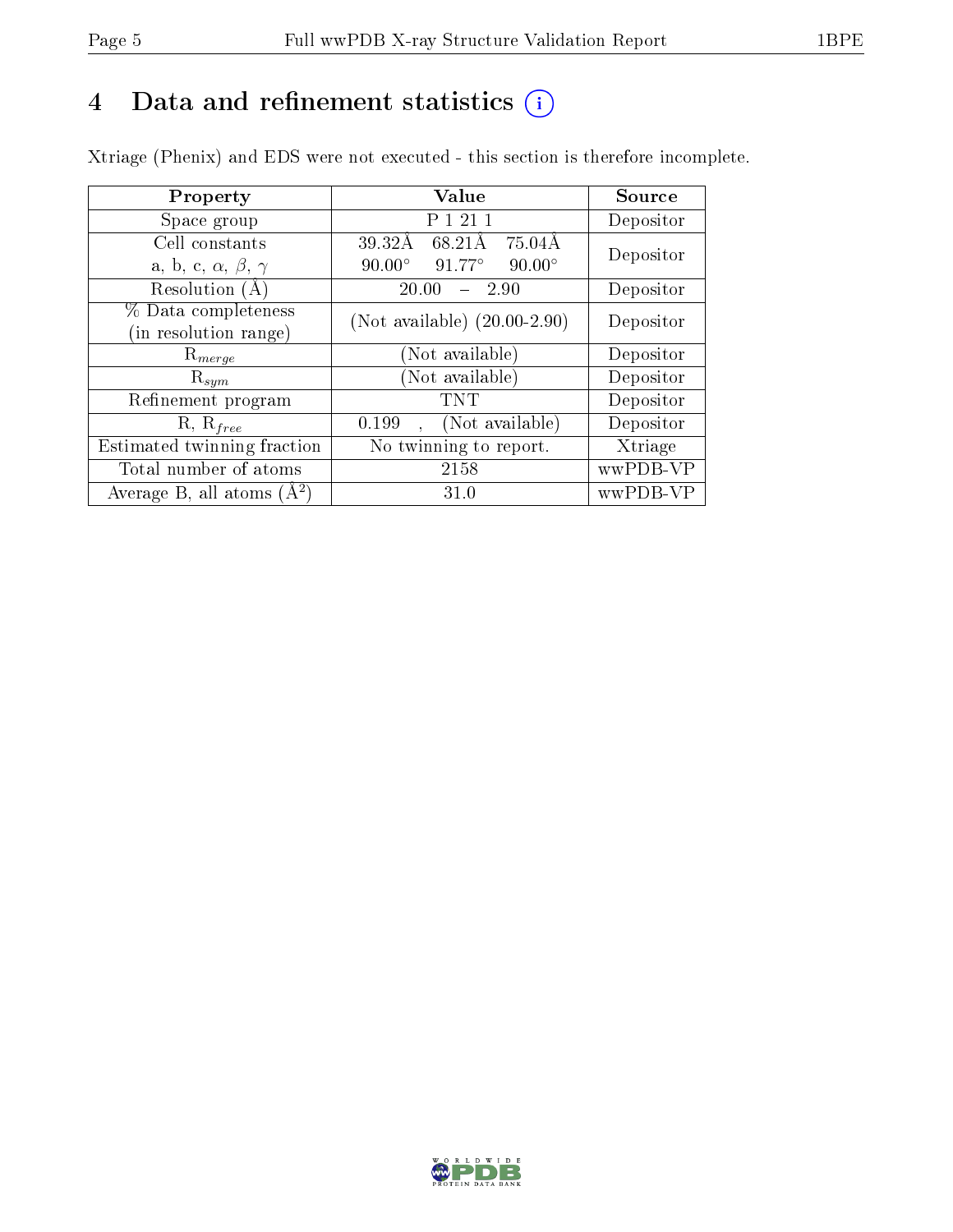# 5 Model quality  $(i)$

## 5.1 Standard geometry  $(i)$

Bond lengths and bond angles in the following residue types are not validated in this section: DTP

The Z score for a bond length (or angle) is the number of standard deviations the observed value is removed from the expected value. A bond length (or angle) with  $|Z| > 5$  is considered an outlier worth inspection. RMSZ is the root-mean-square of all Z scores of the bond lengths (or angles).

| $Mol$   Chain |      | Bond lengths        | Bond angles |                     |  |
|---------------|------|---------------------|-------------|---------------------|--|
|               | RMSZ | $\# Z  > 5$         | RMSZ        | # $ Z  > 5$         |  |
|               | 1.34 | $22/2165$ $(1.0\%)$ | 1.78        | $46/2926$ $(1.6\%)$ |  |

Chiral center outliers are detected by calculating the chiral volume of a chiral center and verifying if the center is modelled as a planar moiety or with the opposite hand.A planarity outlier is detected by checking planarity of atoms in a peptide group, atoms in a mainchain group or atoms of a sidechain that are expected to be planar.

|  | $\mid$ Mol $\mid$ Chain $\mid$ #Chirality outliers $\mid$ #Planarity outliers $\mid$ |
|--|--------------------------------------------------------------------------------------|
|  |                                                                                      |

| Mol            | Chain    | Res | <b>Type</b>          | Atoms                | $\mathbf{Z}$ | Observed $(A)$ | Ideal(A) |
|----------------|----------|-----|----------------------|----------------------|--------------|----------------|----------|
| 1              | А        | 87  | <b>LYS</b>           | $C-N$                | 19.01        | 1.77           | 1.34     |
| 1              | $\bf{A}$ | 74  | <b>ASP</b>           | $N$ -CA              | 8.00         | 1.62           | 1.46     |
| $\mathbf 1$    | A        | 288 | GLU                  | $\overline{CD}$ -OE1 | 7.32         | 1.33           | 1.25     |
| 1              | A        | 147 | GLU                  | $CD-OE1$             | 6.83         | 1.33           | 1.25     |
| 1              | А        | 153 | GLU                  | $CD-OE2$             | 6.53         | 1.32           | 1.25     |
| 1              | А        | 249 | GLU                  | $CD-OE1$             | 6.51         | 1.32           | 1.25     |
| 1              | А        | 203 | GLU                  | $CD-OE1$             | 6.49         | 1.32           | 1.25     |
| 1              | А        | 329 | $\operatorname{GLU}$ | $CD-OE1$             | 6.44         | 1.32           | 1.25     |
| 1              | А        | 165 | GLU                  | $CD-OE1$             | 6.41         | 1.32           | 1.25     |
| 1              | А        | 295 | GLU                  | $CD-OE1$             | 6.39         | 1.32           | 1.25     |
| 1              | А        | 144 | GLU                  | $CD-OE1$             | 6.33         | 1.32           | 1.25     |
| $\overline{1}$ | А        | 232 | GLU                  | $CD-OE1$             | 6.27         | 1.32           | 1.25     |
| $\mathbf 1$    | А        | 172 | $_{\rm GLU}$         | $CD-OE2$             | 6.22         | 1.32           | 1.25     |
| $\overline{1}$ | А        | 117 | $\operatorname{GLU}$ | $CD-OE1$             | 6.17         | 1.32           | 1.25     |
| $\overline{1}$ | А        | 186 | $\operatorname{GLU}$ | $CD-OE1$             | 6.13         | 1.32           | 1.25     |
| 1              | А        | 129 | ${\rm GLU}$          | $CD-OE2$             | 5.99         | 1.32           | 1.25     |
| 1              | А        | 335 | $\operatorname{GLU}$ | $CD-OE1$             | 5.90         | 1.32           | 1.25     |
| 1              | А        | 309 | $\operatorname{GLU}$ | CD-OE1               | 5.49         | 1.31           | 1.25     |

All (22) bond length outliers are listed below:

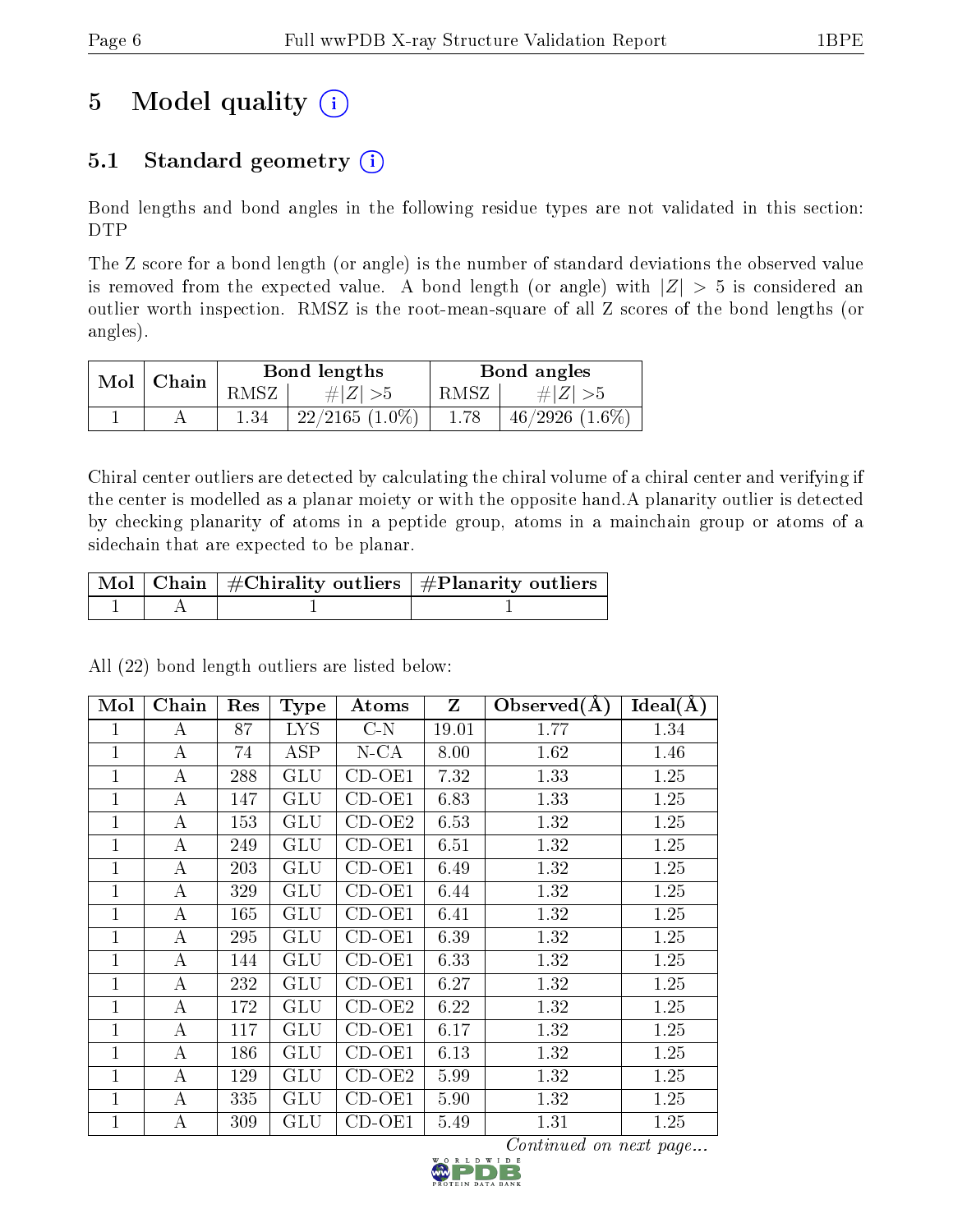|  |     |     | Mol   Chain   Res   Type   Atoms | Z      | $\pm$ Observed(A) <sup><math>\pm</math></sup> | $\perp$ Ideal(A) |
|--|-----|-----|----------------------------------|--------|-----------------------------------------------|------------------|
|  | 216 | GLU | CD-OE1                           | 1,5.37 |                                               | - 25             |
|  | 278 | PHE | $N$ -CA                          | -5 16  | 1.36                                          | 1.46             |
|  |     |     | C N                              | $-512$ | 1.22                                          | 1.34             |
|  | 154 |     | $CD-OE1$                         | - 5.06 | 131                                           | 1.25             |

All (46) bond angle outliers are listed below:

| Mol            | Chain              | Res              | <b>Type</b>             | Atoms                          | $\mathbf{Z}$ | Observed $(°)$ | Ideal $(°)$ |
|----------------|--------------------|------------------|-------------------------|--------------------------------|--------------|----------------|-------------|
| $\mathbf{1}$   | A                  | 150              | ILE                     | $C-N$ - $CD$                   | $-12.86$     | 92.31          | 120.60      |
| $\overline{1}$ | А                  | $\overline{87}$  | $\overline{\text{LYS}}$ | $\overline{CA-C-N}$            | $-12.08$     | 90.63          | 117.20      |
| $\mathbf{1}$   | $\rm A$            | 241              | <b>LEU</b>              | $C-N$ - $CD$                   | $-11.57$     | 95.14          | 120.60      |
| $\overline{1}$ | $\rm \bar{A}$      | 170              | $\overline{\text{ASP}}$ | $C-N$ - $CD$                   | $-11.32$     | 95.70          | 120.60      |
| $\overline{1}$ | A                  | 87               | $\overline{\text{LYS}}$ | $O-C-N$                        | $-10.15$     | 106.46         | 122.70      |
| $\overline{1}$ | $\boldsymbol{A}$   | $\overline{256}$ | $\overline{\text{ASP}}$ | $CB-CG-OD1$                    | $-9.63$      | 109.63         | 118.30      |
| $\mathbf{1}$   | А                  | 276              | $\overline{\text{ASP}}$ | $CB-CG-OD2$                    | $-8.36$      | 110.78         | 118.30      |
| $\overline{1}$ | $\boldsymbol{A}$   | 145              | <b>ASP</b>              | $CB-CG-OD1$                    | $-7.92$      | 111.17         | 118.30      |
| $\mathbf{1}$   | А                  | 318              | $\overline{\text{ASP}}$ | $CB-CG-OD1$                    | $-7.58$      | 111.47         | 118.30      |
| $\overline{1}$ | $\boldsymbol{A}$   | 299              | $\rm{ARG}$              | $NE$ -CZ-NH1                   | 7.41         | 124.00         | 120.30      |
| $\mathbf{1}$   | А                  | 160              | <b>ASP</b>              | $\overline{\text{CB}}$ -CG-OD1 | $-7.25$      | 111.77         | 118.30      |
| $\overline{1}$ | $\boldsymbol{A}$   | $\overline{275}$ | SER                     | $CB-CA-C$                      | $-7.25$      | 96.33          | 110.10      |
| $\mathbf{1}$   | А                  | 130              | $\overline{\text{ASP}}$ | $\overline{\text{CB-CG-OD1}}$  | $-7.23$      | 111.79         | 118.30      |
| $\overline{1}$ | $\overline{A}$     | 74               | $\overline{\text{ASP}}$ | $N$ -CA-CB                     | $-7.19$      | 97.66          | 110.60      |
| $\mathbf{1}$   | $\boldsymbol{A}$   | $\overline{73}$  | ILE                     | $C-N-CA$                       | $-7.03$      | 104.13         | 121.70      |
| $\mathbf{1}$   | A                  | 126              | $\rm{ARG}$              | $NE-CZ-NH2$                    | $-6.94$      | 116.83         | 120.30      |
| $\mathbf{1}$   | $\boldsymbol{A}$   | 192              | $\overline{\text{ASP}}$ | $CB-CG-OD2$                    | $-6.82$      | 112.16         | 118.30      |
| $\mathbf{1}$   | $\boldsymbol{A}$   | 74               | ASP                     | $N$ -CA-C                      | 6.71         | 129.11         | 111.00      |
| $\mathbf{1}$   | $\boldsymbol{A}$   | 130              | $\overline{\text{ASP}}$ | $CB-CG-OD2$                    | 6.61         | 124.25         | 118.30      |
| $\mathbf 1$    | $\boldsymbol{A}$   | 192              | <b>ASP</b>              | $CB-CG-OD1$                    | 6.54         | 124.19         | 118.30      |
| $\mathbf{1}$   | $\overline{\rm A}$ | $\overline{63}$  | $\overline{\text{PRO}}$ | $N$ -CA-CB                     | 6.37         | 110.94         | 103.30      |
| $\mathbf{1}$   | $\boldsymbol{A}$   | 318              | $\overline{\text{ASP}}$ | CB-CG-OD2                      | 6.32         | 123.99         | 118.30      |
| $\overline{1}$ | А                  | 222              | $\rm{ARG}$              | $\overline{CB}$ -CA-C          | 6.31         | 123.03         | 110.40      |
| $\overline{1}$ | A                  | 124              | $\overline{\text{ASP}}$ | $CB-CG-OD1$                    | $-6.29$      | 112.64         | 118.30      |
| $\overline{1}$ | $\boldsymbol{A}$   | 145              | $\overline{\text{ASP}}$ | $\overline{CB-CG\text{-}OD2}$  | 6.23         | 123.91         | 118.30      |
| $\mathbf{1}$   | A                  | 137              | $\overline{\text{ARG}}$ | $NE- CZ-NH1$                   | 6.10         | 123.35         | 120.30      |
| $\overline{1}$ | $\overline{A}$     | 253              | $\overline{\rm ARG}$    | $NE$ $CZ$ - $NH1$              | 6.10         | 123.35         | 120.30      |
| $\mathbf{1}$   | $\boldsymbol{A}$   | 222              | $\rm{ARG}$              | $NE$ -CZ-NH1                   | $6.05\,$     | 123.32         | 120.30      |
| $\overline{1}$ | $\overline{A}$     | 152              | $\overline{\text{ARG}}$ | $NE$ - $CZ$ - $NH1$            | 6.00         | 123.30         | 120.30      |
| $\mathbf{1}$   | $\boldsymbol{A}$   | 226              | <b>ASP</b>              | $CB-CG-OD1$                    | 5.94         | 123.64         | 118.30      |
| $\overline{1}$ | $\rm A$            | 116              | $\overline{\text{ASP}}$ | $CB-CG-OD2$                    | $-5.93$      | 112.96         | 118.30      |
| $\mathbf{1}$   | $\rm A$            | 222              | $\rm{ARG}$              | $N$ -CA-CB                     | $5.88\,$     | 121.19         | 110.60      |
| $\mathbf{1}$   | A                  | 328              | $\rm{ARG}$              | $NE- CZ-NH1$                   | 5.88         | 123.24         | 120.30      |
| $\overline{1}$ | $\bf{A}$           | 124              | <b>ASP</b>              | $CB-CG-OD2$                    | 5.83         | 123.55         | 118.30      |

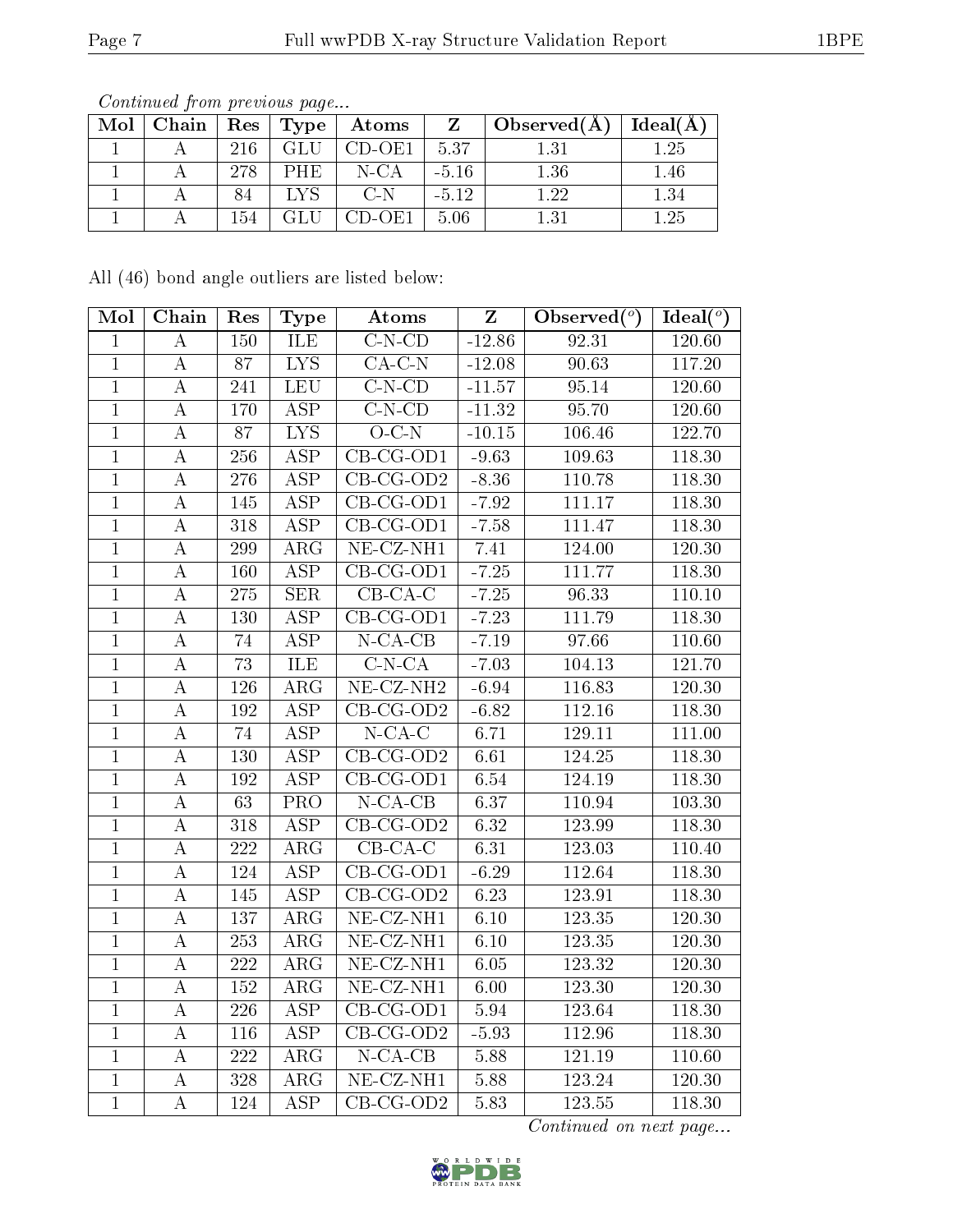| Mol | Chain | Res | Type       | Atoms       | Z       | Observed $(°)$ | Ideal $(°)$ |
|-----|-------|-----|------------|-------------|---------|----------------|-------------|
|     | А     | 321 | <b>ASP</b> | $CB-CG-OD1$ | $-5.70$ | 113.17         | 118.30      |
| 1   | А     | 170 | ASP        | $CB-CG-OD2$ | 5.61    | 123.35         | 118.30      |
|     | А     | 226 | ASP        | $CB-CG-OD2$ | $-5.61$ | 113.25         | 118.30      |
| 1   | А     | 256 | ASP        | $CB-CG-OD2$ | 5.59    | 123.33         | 118.30      |
|     | А     | 332 | ASP        | $CB-CG-OD1$ | $-5.59$ | 113.27         | 118.30      |
| 1   | А     | 314 | ASP        | $CB-CG-OD1$ | $-5.54$ | 113.31         | 118.30      |
|     | А     | 276 | ASP        | $CB-CA-C$   | $-5.54$ | 99.32          | 110.40      |
|     | А     | 314 | ASP        | $CB-CG-OD2$ | 5.54    | 123.29         | 118.30      |
|     | А     | 196 | THR        | $N$ -CA-CB  | 5.51    | 120.77         | 110.30      |
|     | А     | 256 | ASP        | $CB-CA-C$   | $-5.38$ | 99.64          | 110.40      |
| 1   | А     | 263 | ASP        | $CB-CG-OD1$ | $-5.35$ | 113.48         | 118.30      |
|     | А     | 152 | $\rm{ARG}$ | $N$ -CA-CB  | 5.23    | 120.01         | 110.60      |

All (1) chirality outliers are listed below:

| Mol   Chain   Res   Type   Atom |  |  |
|---------------------------------|--|--|
|                                 |  |  |

All (1) planarity outliers are listed below:

|  |      | $\lceil \, \overline{\text{Mol}} \, \rceil$ Chain $\mid \text{Res} \mid \text{Type} \mid \text{Group} \mid$ |
|--|------|-------------------------------------------------------------------------------------------------------------|
|  | ILE. | <sup>†</sup> Peptide                                                                                        |

### 5.2 Too-close contacts (i)

In the following table, the Non-H and H(model) columns list the number of non-hydrogen atoms and hydrogen atoms in the chain respectively. The H(added) column lists the number of hydrogen atoms added and optimized by MolProbity. The Clashes column lists the number of clashes within the asymmetric unit, whereas Symm-Clashes lists symmetry related clashes.

| Mol |      |      |     | Chain   Non-H   H(model)   H(added)   Clashes   Symm-Clashes |
|-----|------|------|-----|--------------------------------------------------------------|
|     | 2128 | 1946 | 536 |                                                              |
|     |      |      |     |                                                              |
|     | 2158 | 1958 | 551 |                                                              |

The all-atom clashscore is defined as the number of clashes found per 1000 atoms (including hydrogen atoms). The all-atom clashscore for this structure is 134.

All (551) close contacts within the same asymmetric unit are listed below, sorted by their clash magnitude.

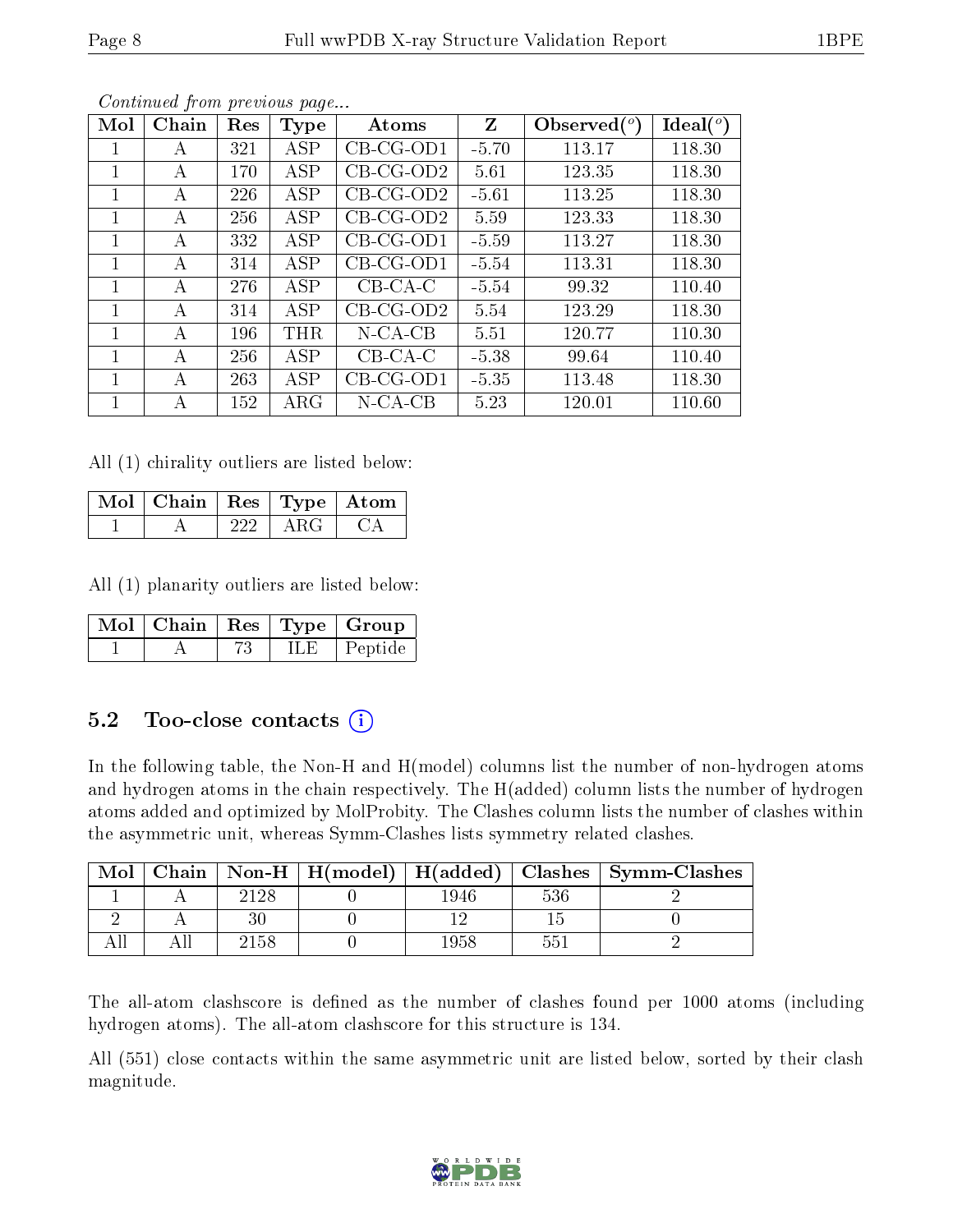| Atom-1               | Atom-2              | Interatomic      | Clash             |
|----------------------|---------------------|------------------|-------------------|
|                      |                     | distance $(\AA)$ | overlap $(A)$     |
| 2:A:338:DTP:O1A      | 2:A:338:DTP:PA      | 1.10             | 1.49              |
| 1: A:87: LYS: C      | 1: A:88: ILE:N      | 1.77             | 1.38              |
| 2:A:338:DTP:C5'      | 2:A:338:DTP:PG      | 2.28             | 1.22              |
| 2:A:338:DTP:O2G      | 2:A:338:DTP:H5'2    | 1.37             | 1.17              |
| 2: A: 338: DTP: H5'2 | 2:A:338:DTP:PG      | 1.84             | 1.17              |
| 1:A:241:LEU:HD23     | 1:A:242:PRO:HD2     | 1.27             | 1.13              |
| 1: A:317: GLN: NE2   | 1:A:317:GLN:H       | 1.52             | 1.08              |
| 1:A:309:GLU:HG3      | 1: A:310: PRO:HD2   | 1.32             | 1.06              |
| 1: A: 122: LEU: HD13 | 1:A:126:ARG:HH12    | 1.22             | 1.04              |
| 2:A:338:DTP:H5'1     | 2:A:338:DTP:PG      | 1.92             | 1.04              |
| $1: A:100:$ LEU:HD23 | 1:A:115:VAL:HG22    | 1.40             | 1.03              |
| 1: A:259:LEU:HD12    | 1:A:260:ILE:H       | 1.22             | 1.00              |
| 1:A:104:THR:HB       | 1:A:139:GLY:HA3     | 1.42             | $\overline{1.00}$ |
| 1: A:289: LYS: HD2   | 1:A:323:ILE:HB      | 1.43             | 0.99              |
| 2:A:338:DTP:O1G      | 2:A:338:DTP:C5'     | 2.10             | 0.98              |
| 1: A:302: GLY:HA3    | 1:A:307:ALA:HB3     | 1.45             | 0.98              |
| 1: A:114: LEU: HA    | 1:A:117:GLU:HG2     | 1.46             | 0.98              |
| 1: A:218:LEU:HB3     | 1:A:224:ILE:HG13    | 1.45             | 0.97              |
| 1: A:56: GLY: HA2    | 1:A:59:ALA:HB3      | 1.42             | 0.97              |
| 1: A:319: ILE: HA    | 1: A:322:TYR:CD2    | 2.00             | 0.96              |
| 1:A:195:LEU:HD12     | $1:$ A:196:THR:H    | 1.31             | 0.93              |
| $1:A:104$ : THR: CB  | 1: A: 139: GLY: HA3 | 1.99             | 0.92              |
| 1: A:106: ILE: HD12  | 1:A:111:ALA:HB2     | 1.47             | 0.92              |
| 1: A:99: PHE: HA     | 1: A: 102: ARG: HE  | 1.32             | 0.92              |
| 1: A:319: ILE: HA    | 1: A: 322: TYR: HD2 | 1.35             | 0.92              |
| 1:A:317:GLN:HE21     | 1:A:317:GLN:H       | 1.07             | 0.91              |
| 1:A:300:PRO:HD3      | 1: A:311: LEU: HD11 | 1.53             | 0.91              |
| 1: A:260:ILE:HG23    | 1:A:261:PRO:HD2     | 1.49             | 0.91              |
| 1: A:113: LYS: HG3   | 1: A:114:LEV:HD13   | 1.52             | 0.90              |
| 1:A:172:GLU:HG3      | 1:A:198:PRO:HG2     | 1.53             | 0.90              |
| 1: A:87: LYS:N       | 1: A:88: ILE:N      | 2.19             | 0.90              |
| 1: A: 158: MET: HA   | 1:A:161:ILE:CD1     | 2.02             | 0.89              |
| 1:A:317:GLN:HE21     | 1: A:317: GLN:N     | 1.69             | 0.88              |
| 1:A:87:LYS:CA        | 1: A:88: ILE:N      | 2.36             | 0.88              |
| 1: A:286:ALA:HA      | 1:A:323:ILE:HG21    | 1.54             | 0.87              |
| 1: A:260:ILE:HG21    | 1: A:265:TYR:HA     | 1.55             | 0.87              |
| 1: A:289: LYS:CD     | 1:A:323:ILE:HB      | 2.05             | 0.87              |
| 1: A:261:PRO:HG2     | 1: A:264: GLN:HB2   | 1.56             | 0.86              |
| 1:A:309:GLU:HG3      | 1: A:310: PRO:CD    | 2.05             | 0.86              |
| 1:A:157:GLN:HB3      | 1:A:241:LEU:HD11    | 1.57             | 0.86              |
| 1: A:73: ILE: CB     | 1:A:75:GLU:H        | 1.88             | 0.85              |
| 1: A:56: GLY:CA      | 1:A:59:ALA:HB3      | 2.05             | 0.85              |

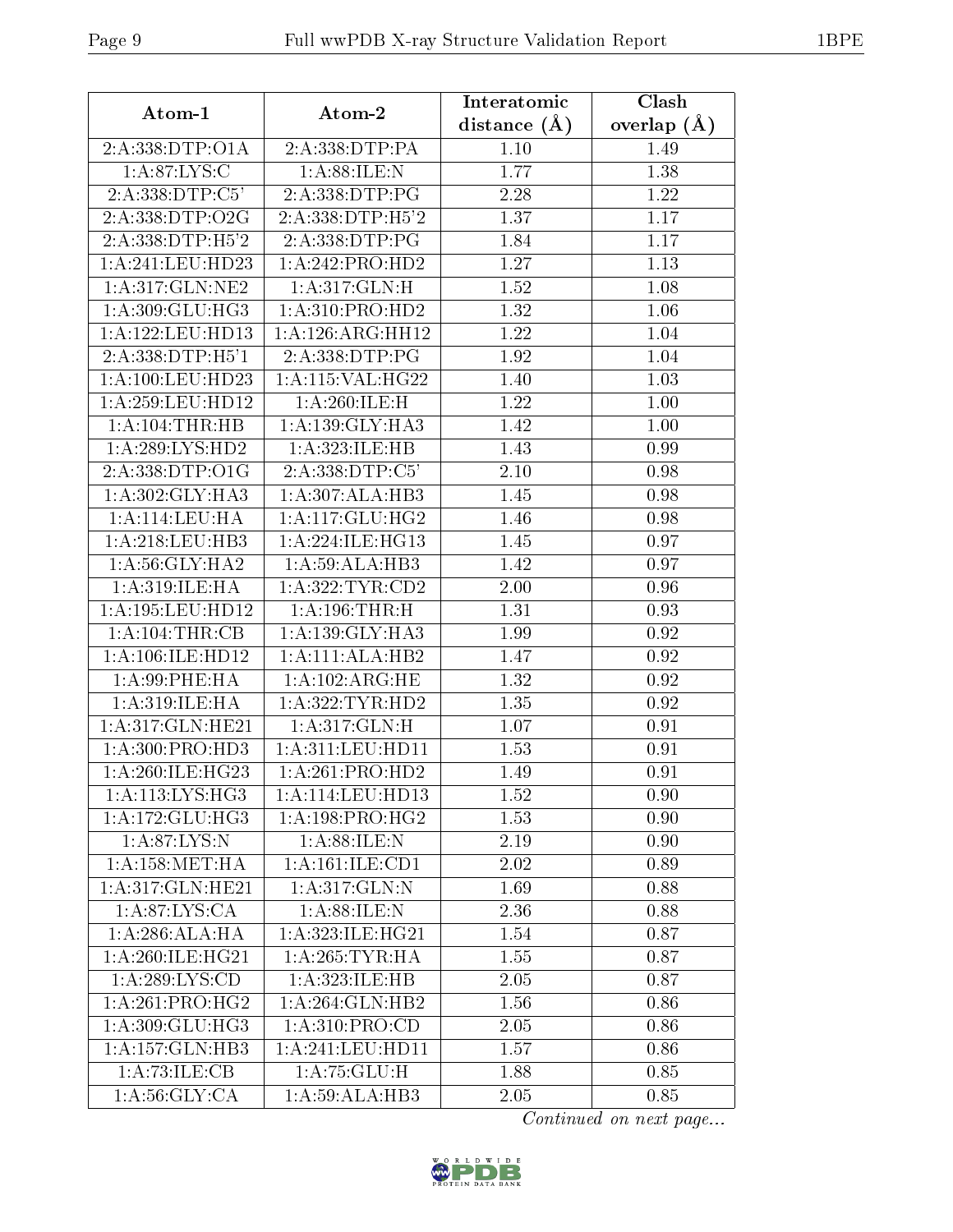| Continuea from previous page |                                              | Interatomic    | Clash         |  |
|------------------------------|----------------------------------------------|----------------|---------------|--|
| Atom-1                       | Atom-2                                       | distance $(A)$ | overlap $(A)$ |  |
| 1: A: 150: ILE: HG12         | 1:A:253:ARG:CZ                               | 2.07           | 0.85          |  |
| 1: A: 100: LEU: CD2          | $1:$ A:115:VAL:HG22                          | 2.06           | 0.84          |  |
| 1: A:270:LEU:HD22            | 1: A:319: ILE: HD11                          | 1.59           | 0.84          |  |
| 1:A:99:PHE:HB2               | 1: A: 102: ARG: HH21                         | 1.42           | 0.84          |  |
| 1: A:259:LEU:HD12            | 1:A:260:ILE:N                                | 1.92           | 0.83          |  |
| 1:A:330:PRO:HA               | 1:A:333:ARG:CD                               | 2.07           | 0.83          |  |
| 1:A:143:PHE:HA               | 1:A:146:PHE:HB2                              | 1.60           | 0.83          |  |
| 2:A:338:DTP:O2G              | 2:A:338:DTP:C5'                              | 2.16           | 0.83          |  |
| 1:A:241:LEU:HD23             | 1:A:242:PRO:CD                               | 2.10           | 0.81          |  |
| 2:A:338:DTP:H5'1             | 2:A:338:DTP:O3B                              | 1.75           | 0.81          |  |
| 1: A:285: HIS: HA            | 1:A:288:GLU:HB2                              | 1.63           | 0.81          |  |
| 1: A:294: ASN:ND2            | 1:A:299:ARG:NH1                              | 2.28           | 0.81          |  |
| 1: A:302: GLY: CA            | 1:A:307:ALA:HB3                              | $2.10\,$       | 0.81          |  |
| 1: A: 234: LYS: HG3          | 1:A:235:PHE:N                                | 1.94           | 0.81          |  |
| 1:A:234:LYS:NZ               | 1: A:258:ARG:HH22                            | 1.78           | 0.81          |  |
| 1:A:209:LYS:HA               | $1:A:212:HIS:H\overline{B2}$                 | 1.64           | 0.80          |  |
| 1:A:209:LYS:CA               | 1:A:212:HIS:HB2                              | 2.12           | 0.80          |  |
| 1:A:182:ARG:HH11             | 1: A:273:THR:HG21                            | 1.46           | 0.80          |  |
| 1: A:173:TYR:CD1             | 1:A:195:LEU:HD11                             | 2.17           | 0.79          |  |
| 1:A:207:GLN:HB3              | 1: A:210:LEU:HD12                            | 1.63           | 0.79          |  |
| 1: A:150: ILE: HG12          | 1:A:253:ARG:NH1                              | 1.97           | 0.79          |  |
| 1: A: 139: GLY: O            | 1:A:143:PHE:HB2                              | 1.82           | 0.79          |  |
| 1:A:113:LYS:HA               | 1:A:116:ASP:HB2                              | 1.63           | 0.79          |  |
| 1:A:234:LYS:HZ2              | 1:A:258:ARG:NH2                              | 1.80           | 0.79          |  |
| 1:A:228:LEU:HD23             | 1:A:237:GLY:HA2                              | 1.65           | 0.79          |  |
| 1: A:265:TYR:O               | 1: A:269: VAL:HG23                           | 1.82           | 0.79          |  |
| 1:A:202:SER:N                | 1:A:261:PRO:HB3                              | 1.98           | 0.79          |  |
| 1:A:227:THR:HG23             | 1:A:235:PHE:HE1                              | 1.46           | 0.78          |  |
| 1:A:319:ILE:HG12             | 1:A:320:PHE:N                                | 1.97           | 0.78          |  |
| 1: A:211:LEU:HB2             | $1:\overline{A}:259:\text{LEU}:HD23$         | 1.65           | 0.78          |  |
| 1: A:114:LEU:HA              | 1: A: 117: GLU: CG                           | 2.14           | 0.78          |  |
| 1: A:270:LEU:HD12            | 1:A:333:ARG:HH12                             | 1.48           | 0.78          |  |
| 1:A:157:GLN:HB3              | 1: A:241:LEU:CD1                             | 2.14           | 0.78          |  |
| 1: A: 155: MET:O             | $1: A:158: \overline{\text{MET:H}\text{G2}}$ | 1.83           | 0.78          |  |
| 1: A:161: ILE: HA            | 1:A:164:ASN:CG                               | 2.04           | 0.77          |  |
| 1: A:122:LEU:HD13            | 1: A: 126: ARG: NH1                          | 2.00           | 0.77          |  |
| 1: A:110:ALA:HA              | 1:A:113:LYS:CE                               | 2.14           | 0.77          |  |
| 1:A:204:SER:O                | 1: A:206: LYS: HG2                           | 1.84           | 0.77          |  |
| 1: A:111: ALA:O              | 1: A:115: VAL:HG23                           | 1.84           | 0.77          |  |
| 1:A:197:HIS:CG               | 1: A: 198: PRO: HD2                          | 2.20           | 0.77          |  |
| 1:A:231:GLY:O                | 1: A: 232: GLU: HG2                          | 1.85           | 0.77          |  |

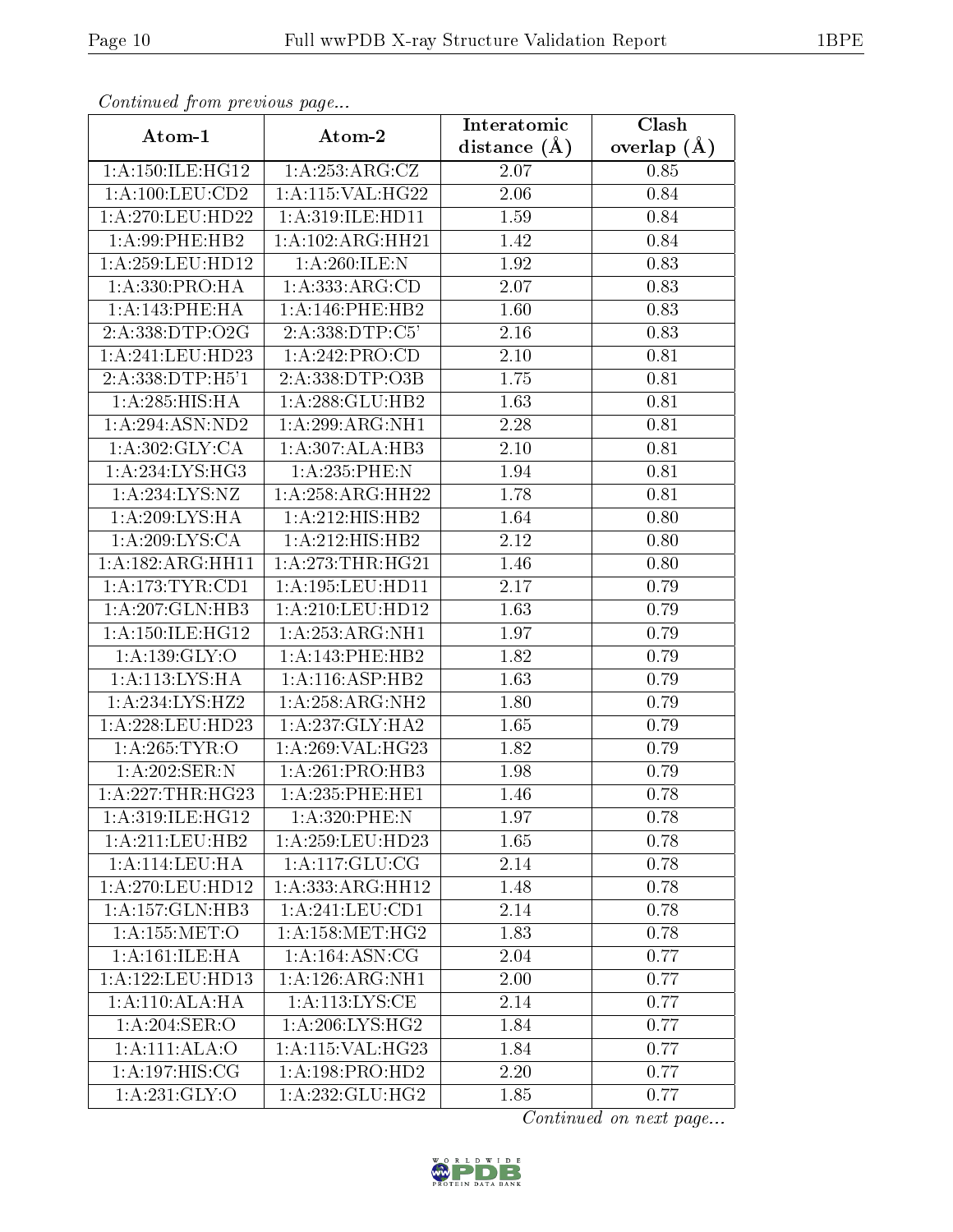| сонинией јтоні ртеvious раде<br>Clash<br>Interatomic |                                     |                   |               |  |
|------------------------------------------------------|-------------------------------------|-------------------|---------------|--|
| Atom-1                                               | Atom-2                              | distance $(A)$    | overlap $(A)$ |  |
| 1: A:274: GLY:HA2                                    | 1: A:279: ASN:OD1                   | 1.84              | 0.77          |  |
| 1:A:221:VAL:CG2                                      | 1:A:223:PHE:H                       | 1.98              | 0.76          |  |
| 1:A:234:LYS:NZ                                       | 1: A:258:ARG:NH2                    | 2.33              | 0.76          |  |
| 1:A:241:LEU:CD2                                      | 1:A:242:PRO:HD2                     | 2.12              | 0.76          |  |
| 1:A:330:PRO:HA                                       | 1:A:333:ARG:HD2                     | 1.66              | 0.76          |  |
| 1:A:122:LEU:HD22                                     | 1:A:126:ARG:NH1                     | 2.01              | 0.76          |  |
| 1:A:182:ARG:NH1                                      | 1: A:273:THR:HG21                   | 2.01              | 0.75          |  |
| 1:A:114:LEU:CA                                       | 1: A:117: GLU: HG2                  | 2.16              | 0.75          |  |
| 1:A:131:LYS:O                                        | 1:A:132:LEU:HD13                    | 1.86              | 0.75          |  |
| 1:A:201:THR:C                                        | 1:A:261:PRO:HB3                     | 2.05              | 0.75          |  |
| 1: A:287:LEU:HA                                      | 1:A:291:PHE:H                       | 1.49              | 0.75          |  |
| 1: A:191:MET:HB3                                     | 1:A:255:ILE:HB                      | 1.69              | 0.75          |  |
| 1:A:277:ILE:HD13                                     | 1:A:277:ILE:H                       | 1.50              | 0.75          |  |
| 1: A: 165: GLU: OE1                                  | 1: A:168: LYS: HE3                  | 1.87              | 0.75          |  |
| 1:A:122:LEU:HB3                                      | 1: A: 126: ARG: NH1                 | 2.01              | 0.75          |  |
| 1: A: 158:MET:HA                                     | 1: A:161: ILE: HD12                 | 1.68              | 0.74          |  |
| 1: A: 104:THR: CG2                                   | 1: A: 139: GLY: HA3                 | 2.17              | 0.74          |  |
| 1:A:253:ARG:HG2                                      | 1: A: 253: ARG: HH11                | 1.52              | 0.74          |  |
| 1:A:286:ALA:CB                                       | 1:A:323:ILE:HG21                    | 2.18              | 0.74          |  |
| 1: A:311: LEU: HD12                                  | 1:A:311:LEU:H                       | 1.52              | 0.74          |  |
| 1: A: 134: HIS: HA                                   | 1:A:137:ARG:NH1                     | 2.03              | 0.73          |  |
| 1:A:197:HIS:CD2                                      | 1: A: 198: PRO: HD2                 | 2.22              | 0.73          |  |
| 1:A:106:ILE:HG22                                     | 1: A: 136: GLN: NE2                 | 2.02              | 0.73          |  |
| 1:A:195:LEU:HD12                                     | 1: A: 196: THR:N                    | $\overline{2.01}$ | 0.73          |  |
| 1:A:286:ALA:CA                                       | 1:A:323:ILE:HG21                    | 2.18              | 0.73          |  |
| 1: A:110:ALA:HA                                      | 1: A: 113: LYS: NZ                  | 2.03              | 0.73          |  |
| 1:A:183:ARG:HD3                                      | 1:A:333:ARG:HB2                     | 1.68              | 0.73          |  |
| 1:A:311:LEU:HB3                                      | 1:A:312:PRO:HD2                     | 1.70              | 0.73          |  |
| 1:A:100:LEU:CD1                                      | 1:A:125:LEU:HD11                    | 2.17              | 0.73          |  |
| 1:A:221:VAL:HG23                                     | 1:A:223:PHE:H                       | 1.54              | 0.72          |  |
| 1: A:110:ALA:HA                                      | 1: A:113: LYS: HE3                  | 1.70              | 0.72          |  |
| 1:A:145:ASP:OD2                                      | 1:A:251:PRO:HB3                     | 1.89              | 0.72          |  |
| 1: A:261:PRO:HG2                                     | 1: A:264: GLN:CB                    | 2.20              | 0.72          |  |
| 1:A:122:LEU:HB3                                      | 1:A:126:ARG:HH11                    | 1.54              | 0.72          |  |
| 1: A: 135: HIS: HB3                                  | 1: A: 136: GLN: HG3                 | 1.69              | 0.72          |  |
| 1: A:287:LEU:HD12                                    | $1:A:287:\overline{\textrm{LEU:O}}$ | 1.89              | 0.72          |  |
| 1:A:294:ASN:ND2                                      | $1:A:299:ARG:H\overline{H12}$       | 1.86              | 0.72          |  |
| 2:A:338:DTP:O2B                                      | 2:A:338:DTP:O1A                     | 2.08              | 0.72          |  |
| 1: A:80: GLY: HA3                                    | 1: A:84:LYS:CB                      | 2.20              | 0.72          |  |
| 1: A: 158: MET:HG3                                   | 1: A: 191: MET: CE                  | 2.19              | 0.71          |  |
| 1:A:99:PHE:HD1                                       | $1:A:102:ARG:\overline{\text{NE}}$  | 1.87              | 0.71          |  |

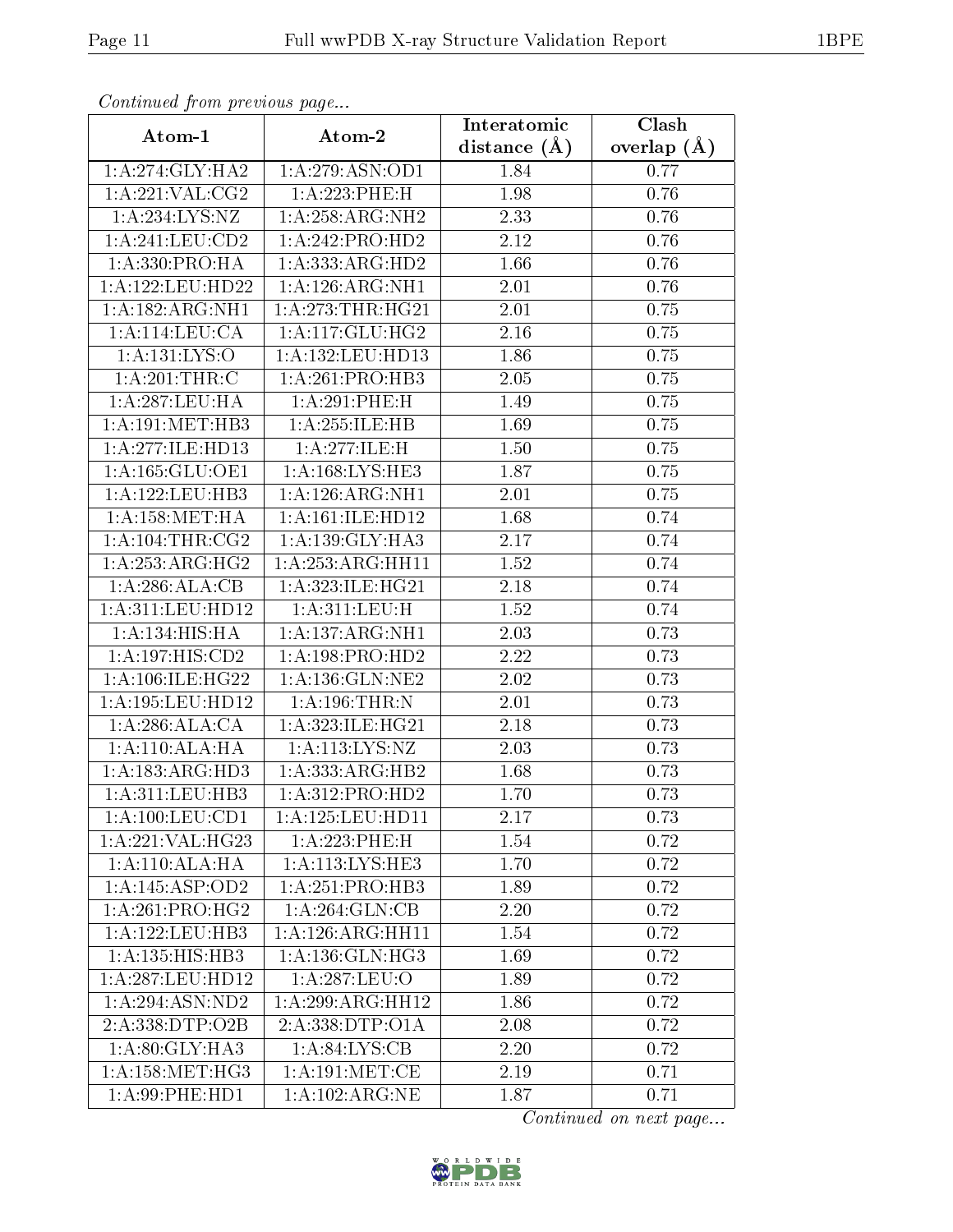| Continuea from previous page |                                                                                                                                                    | Interatomic       | $\overline{\text{Clash}}$ |  |
|------------------------------|----------------------------------------------------------------------------------------------------------------------------------------------------|-------------------|---------------------------|--|
| Atom-1                       | Atom-2                                                                                                                                             | distance $(A)$    | overlap $(A)$             |  |
| 1:A:260:ILE:HG23             | 1:A:261:PRO:CD                                                                                                                                     | 2.21              | 0.71                      |  |
| 1:A:215:VAL:O                | $1:\stackrel{\textstyle\Lambda}{\textstyle-.} 219:\stackrel{\textstyle\rm\cdots}{\textstyle.\rm GLN}:\stackrel{\textstyle\rm H}{\textstyle\rm G3}$ | 1.91              | 0.71                      |  |
| 1: A: 150: ILE: HD11         | 1:A:253:ARG:CB                                                                                                                                     | 2.21              | 0.71                      |  |
| 1: A:110:ALA:O               | 1: A:114:LEU:HD22                                                                                                                                  | 1.90              | 0.71                      |  |
| 1:A:330:PRO:HA               | 1: A: 333:ARG:HG3                                                                                                                                  | 1.73              | 0.71                      |  |
| 1: A: 131: LYS:C             | 1:A:132:LEU:HD22                                                                                                                                   | 2.12              | 0.70                      |  |
| 1: A:119: ILE: O             | 1:A:120:LYS:HG3                                                                                                                                    | 1.89              | 0.70                      |  |
| 1: A: 122: LEU: HD22         | 1: A:126: ARG: CZ                                                                                                                                  | 2.21              | 0.70                      |  |
| 1:A:270:LEU:HD22             | 1:A:319:ILE:CD1                                                                                                                                    | $\overline{2}.21$ | 0.70                      |  |
| 1:A:113:LYS:O                | 1:A:117:GLU:N                                                                                                                                      | $2.25\,$          | 0.70                      |  |
| 1: A: 132: LEU: HD22         | 1: A: 132: LEU: N                                                                                                                                  | 2.07              | 0.69                      |  |
|                              | 1:A:237:GLY:HA2                                                                                                                                    | 2.22              | 0.69                      |  |
| 1:A:294:ASN:N                | 1:A:294:ASN:HD22                                                                                                                                   | 1.88              | 0.69                      |  |
| 1:A:326:ARG:O                | 1:A:328:ARG:N                                                                                                                                      | 2.25              | 0.69                      |  |
| 1:A:330:PRO:HA               | 1:A:333:ARG:CG                                                                                                                                     | 2.23              | 0.69                      |  |
| 1: A: 105: GLY: HA3          | 1: A: 136: GLN: HG2                                                                                                                                | 1.75              | 0.69                      |  |
| 1:A:169:LEU:HD11             | 1:A:217:GLN:HG2                                                                                                                                    | 1.75              | 0.69                      |  |
| 1:A:284:ALA:O                | 1:A:288:GLU:N                                                                                                                                      | 2.26              | 0.69                      |  |
| 1:A:134:HIS:O                | 1:A:138:ILE:HG12                                                                                                                                   | 1.93              | 0.69                      |  |
| 1:A:142:TYR:O                | 1:A:144:GLU:N                                                                                                                                      | 2.26              | 0.68                      |  |
| 1:A:209:LYS:C                | 1:A:212:HIS:HB2                                                                                                                                    | 2.14              | 0.68                      |  |
| 1: A:281: ASN:O              | 1:A:284:ALA:HB3                                                                                                                                    | 1.94              | 0.68                      |  |
| 1:A:300:PRO:O                | 1:A:308:GLY:HA2                                                                                                                                    | 1.94              | 0.68                      |  |
| 1:A:117:GLU:C                | 1:A:119:ILE:H                                                                                                                                      | 1.96              | 0.68                      |  |
| 1: A: 158: MET:HG3           | 1: A:191:MET:HE1                                                                                                                                   | 1.74              | 0.68                      |  |
| 1:A:106:ILE:HB               | 1:A:110:ALA:CB                                                                                                                                     | 2.25              | 0.67                      |  |
| 1: A:172: GLU:HG3            | 1: A: 198: PRO:CG                                                                                                                                  | 2.23              | 0.67                      |  |
| 1:A:152:ARG:NH2              | $1:A:184:GLY:H\overline{A2}$                                                                                                                       | $2.09\,$          | 0.67                      |  |
| 1:A:316:GLU:OE1              | 1: A: 333:ARG:NH2                                                                                                                                  | 2.27              | 0.67                      |  |
| 1: A:260: ILE: CG2           | 1: A:265:TYR:HA                                                                                                                                    | 2.24              | 0.67                      |  |
| 1:A:227:THR:HG23             | 1: A:235:PHE:CE1                                                                                                                                   | 2.30              | 0.67                      |  |
| 1: A:85:LEU:C                | 1: A:87: LYS:H                                                                                                                                     | 1.97              | 0.67                      |  |
| 1: A: 150: ILE: HG22         | 1:A:151:PRO:N                                                                                                                                      | 2.11              | 0.66                      |  |
| 1: A: 100: LEU: O            | 1:A:106:ILE:HD11                                                                                                                                   | 1.94              | 0.66                      |  |
| 1:A:328:ARG:NH1              | 1:A:332:ASP:O                                                                                                                                      | 2.28              | 0.66                      |  |
| $1:A:2\overline{17:GLN:O}$   | 1:A:221:VAL:HG13                                                                                                                                   | 1.94              | 0.66                      |  |
| 1:A:254:ARG:NH1              | 1: A: 255: ILE: O                                                                                                                                  | 2.29              | 0.66                      |  |
| 1:A:254:ARG:NH1              | 1: A:256: ASP:OD1                                                                                                                                  | 2.27              | 0.66                      |  |
| 1:A:100:LEU:HD11             | 1:A:125:LEU:HD11                                                                                                                                   | 1.75              | 0.66                      |  |
| 1:A:183:ARG:NH1              | 1:A:273:THR:O                                                                                                                                      | 2.27              | 0.66                      |  |
| 1:A:297:THR:O                | 1:A:299:ARG:NH1                                                                                                                                    | 2.29              | 0.66                      |  |

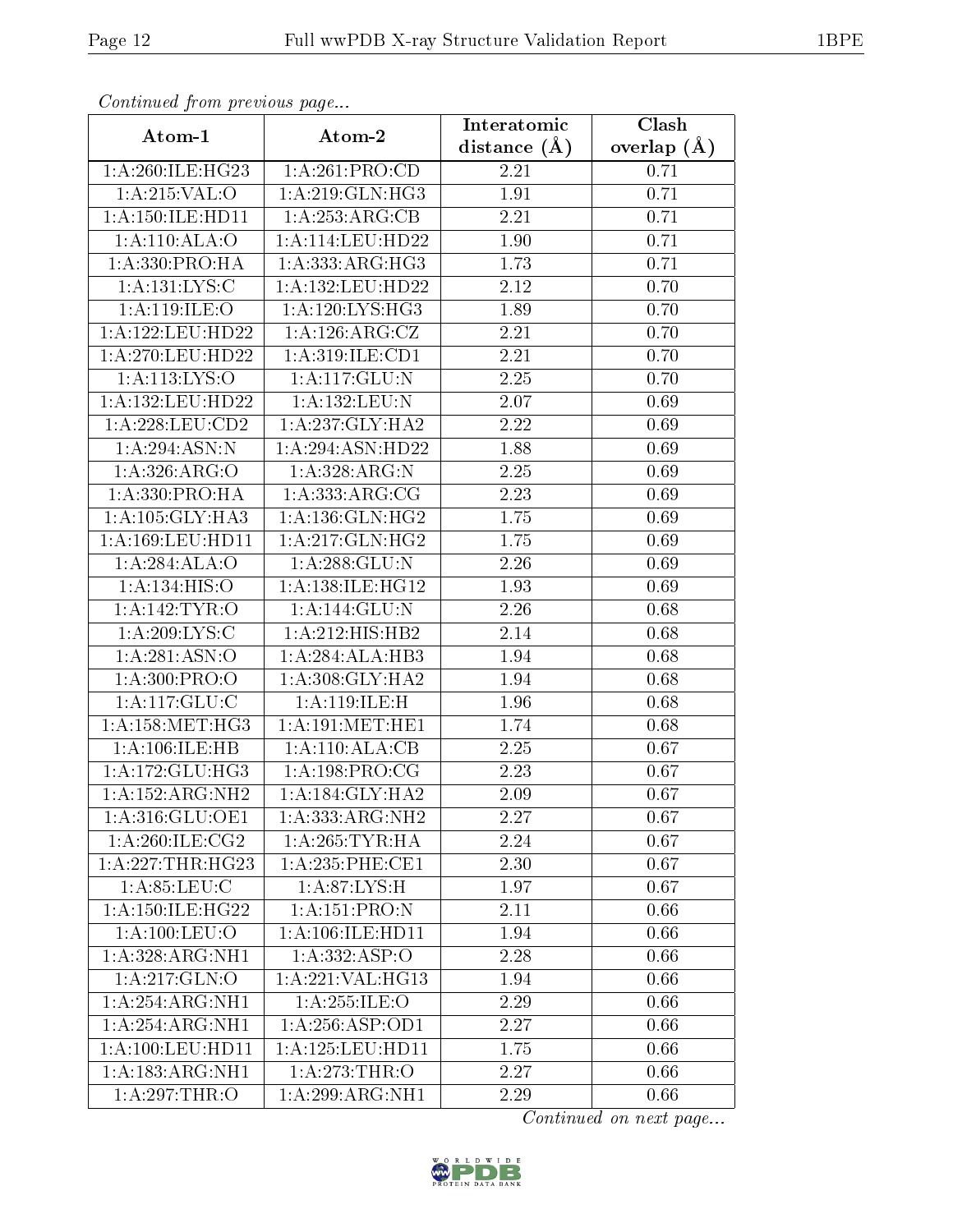| Continuou jiom protivus pago        |                     | Interatomic       | Clash           |
|-------------------------------------|---------------------|-------------------|-----------------|
| Atom-1                              | Atom-2              | distance $(\AA)$  | overlap $(\AA)$ |
| 1:A:106:ILE:HB                      | 1:A:110:ALA:HB3     | 1.76              | 0.66            |
| 1:A:211:LEU:HD23                    | 1: A: 232: GLU:O    | 1.96              | 0.66            |
| 1:A:162:VAL:HG12                    | 1: A: 163: LEU: N   | $2.11\,$          | 0.66            |
| 1:A:217:GLN:O                       | 1:A:220:LYS:N       | 2.29              | 0.65            |
| 1:A:277:ILE:HG12                    | 1:A:278:PHE:N       | $2.10\,$          | 0.65            |
| 1: A:287:LEU:HD11                   | 1: A:301:LEU:HD22   | 1.78              | 0.65            |
| 1:A:209:LYS:O                       | 1:A:213:ARG:N       | 2.29              | 0.65            |
| 1:A:229:SER:OG                      | 1:A:230:LYS:N       | 2.28              | 0.65            |
| 1:A:311:LEU:HD12                    | 1: A:311: LEU: N    | 2.11              | 0.65            |
| 1: A: 130: ASP: N                   | 1: A: 130: ASP: OD1 | 2.29              | 0.65            |
| 1:A:183:ARG:CD                      | 1:A:333:ARG:HB2     | 2.26              | 0.65            |
| 1: A: 330: PRO:CA                   | 1:A:333:ARG:HG3     | 2.27              | 0.65            |
| 1:A:143:PHE:O                       | 1:A:146:PHE:HB2     | 1.98              | 0.64            |
| 1:A:253:ARG:HH11                    | 1: A:253:ARG:CG     | 2.10              | 0.64            |
| 1: A:93:THR:O                       | 1:A:96:SER:HB2      | 1.97              | 0.64            |
| 1:A:110:ALA:C                       | 1:A:114:LEU:HD22    | 2.16              | 0.64            |
| $1:A:\overline{261:PRO:CG}$         | 1:A:264:GLN:HB2     | 2.28              | 0.64            |
| 1:A:152:ARG:NH2                     | 1:A:181:PHE:O       | 2.29              | 0.64            |
| $1:A:2\overline{76:ASP:O}$          | 1: A:279: ASN:N     | 2.29              | 0.64            |
| 1: A:143:PHE:CA                     | 1: A:146:PHE:HB2    | 2.27              | 0.64            |
| 1:A:166:VAL:O                       | 1:A:169:LEU:N       | 2.30              | 0.64            |
| 1:A:183:ARG:O                       | 1:A:331:LYS:HA      | 1.97              | 0.64            |
| 1: A:119: ILE: HA                   | 1:A:124:ASP:OD2     | 1.98              | 0.64            |
| 1:A:276:ASP:O                       | 1:A:280:LYS:N       | $\overline{2}.31$ | 0.64            |
| 1:A:286:ALA:HA                      | 1:A:323:ILE:CG2     | 2.24              | 0.64            |
| 1: A:73: ILE: CB                    | 1:A:75:GLU:N        | 2.59              | 0.63            |
| 1:A:286:ALA:O                       | 1:A:291:PHE:N       | 2.31              | 0.63            |
| $1:A:106:\overline{\text{ILE:CD1}}$ | 1:A:111:ALA:HB2     | 2.24              | 0.63            |
| 1: A:161: ILE: HA                   | 1:A:164:ASN:OD1     | 1.99              | 0.63            |
| 1: A:298: ILE: HG12                 | 1:A:311:LEU:HD13    | 1.80              | 0.63            |
| 1: A:236: MET:HA                    | 1:A:256:ASP:HA      | 1.79              | 0.63            |
| 1:A:331:LYS:NZ                      | 1:A:332:ASP:OD2     | 2.31              | 0.62            |
| 1: A:98: ASN:O                      | 1: A: 101:THR: HG22 | 1.99              | 0.62            |
| 1:A:289:LYS:HZ2                     | 1:A:323:ILE:HD12    | 1.63              | 0.62            |
| 2:A:338:DTP:O1G                     | 2:A:338:DTP:C4'     | 2.47              | 0.62            |
| 2:A:338:DTP:O1G                     | 2:A:338:DTP:H5'1    | 1.90              | 0.62            |
| 1:A:123:GLU:HA                      | 1:A:126:ARG:HB2     | 1.81              | 0.62            |
| 1:A:105:GLY:HA3                     | 1: A: 136: GLN: CG  | 2.30              | 0.62            |
| 1:A:173:TYR:O                       | 1: A:174: ILE: HG13 | 1.98              | 0.62            |
| 1:A:204:SER:HG                      | 1:A:206:LYS:HG3     | 1.64              | 0.62            |
| 1: A:104:THR:CG2                    | 1:A:136:GLN:HA      | 2.30              | 0.62            |

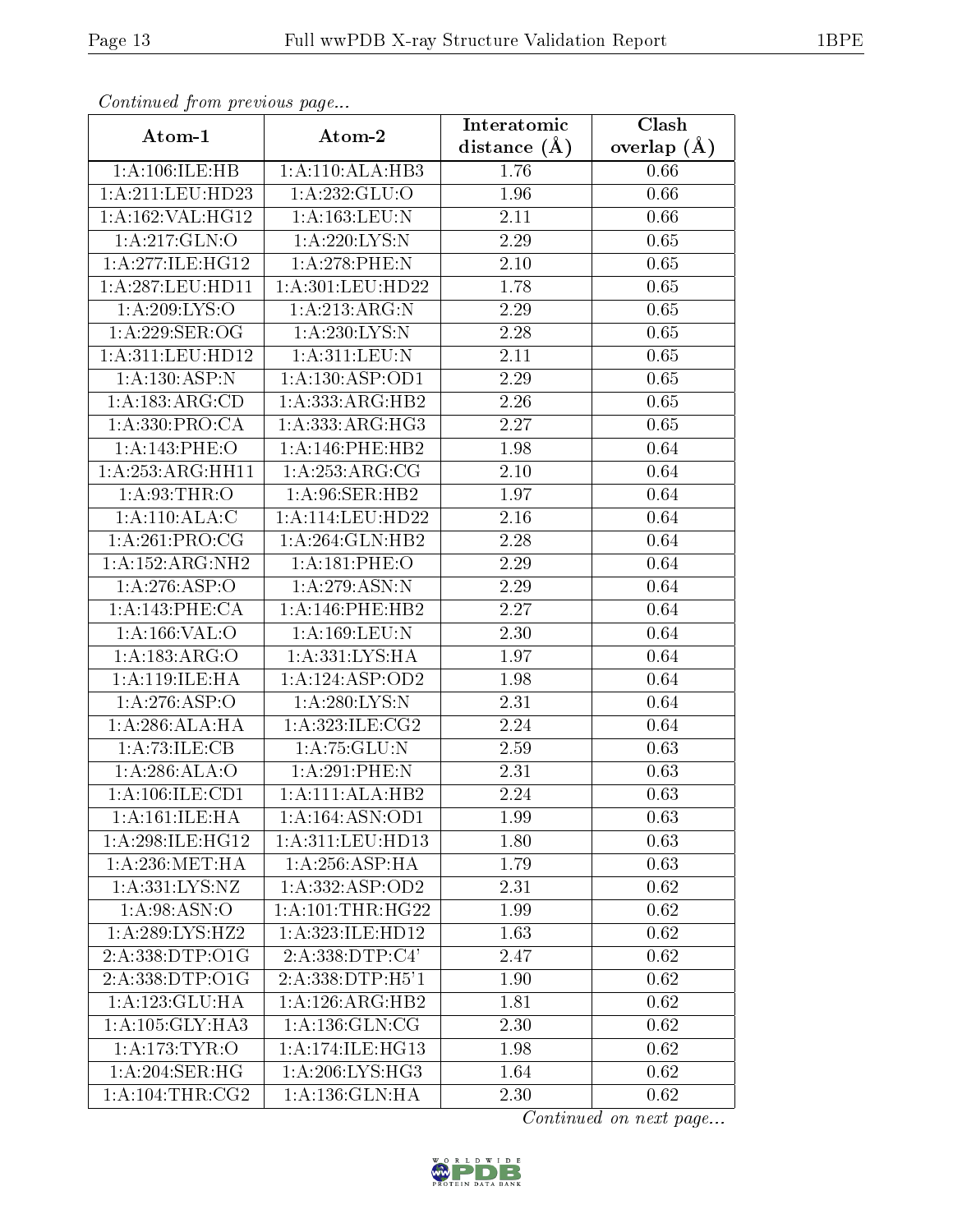| Comunaca jiom previous page                           |                              | Interatomic    | Clash         |
|-------------------------------------------------------|------------------------------|----------------|---------------|
| Atom-1                                                | Atom-2                       | distance $(A)$ | overlap $(A)$ |
| 1:A:138:ILE:C                                         | 1: A:140: LEU:H              | 2.03           | 0.62          |
| 1:A:261:PRO:HB2                                       | 1: A:263:ASP:OD1             | 1.99           | 0.62          |
| 1: A:150: ILE: HD11                                   | $1:$ A:253:ARG:CG            | 2.30           | 0.61          |
| 1: A:260: ILE: HG22                                   | 1: A:261:PRO:O               | 2.01           | 0.61          |
| 1:A:270:LEU:CD2                                       | 1:A:319:ILE:HD11             | 2.29           | 0.61          |
| 1: A:267:CYS:SG                                       | 1: A:297:THR:HA              | 2.40           | 0.61          |
| 1: A: 122: LEU: CD1                                   | 1:A:126:ARG:HH12             | 2.07           | 0.61          |
| 1: A: 113: LYS: O                                     | 1: A:117: GLU: HG2           | 2.00           | 0.61          |
| 1:A:238:VAL:HG12                                      | $1:A:25\overline{2:HIS:HB3}$ | 1.82           | 0.61          |
| 1: A: 151: PRO:HG2                                    | 1:A:154:GLU:CD               | 2.21           | 0.60          |
| 1: A: 183: ARG: HD2                                   | 1: A: 330: PRO:              | 2.01           | 0.60          |
| 1:A:312:PRO:O                                         | 1:A:313:VAL:HG23             | 2.02           | 0.60          |
| 1:A:278:PHE:CZ                                        | 1:A:328:ARG:HD3              | 2.36           | 0.60          |
| 1:A:298:ILE:HG23                                      | 1:A:311:LEU:HD13             | 1.83           | 0.60          |
| 1: A: 104: THR: HG22                                  | 1: A: 136: GLN: HA           | 1.83           | 0.60          |
| 1: A:204:SER:HG                                       | 1: A:206: LYS: CG            | 2.14           | 0.60          |
| 1: A: 234: LYS: HD2                                   | 1: A:236: MET:SD             | 2.42           | 0.60          |
| 1: A:270: LEU: HD12                                   | 1: A: 333:ARG:NH1            | 2.17           | 0.60          |
| 1:A:110:ALA:HA                                        | 1:A:113:LYS:HZ1              | 1.67           | 0.59          |
| 1: A:227:THR:CG2                                      | $1: A:235:$ PHE:HE1          | 2.13           | 0.59          |
| 1:A:311:LEU:H                                         | 1: A:311:LEV:CD1             | 2.15           | 0.59          |
| 1:A:182:ARG:HH11                                      | 1: A:273:THR:CG2             | 2.13           | 0.59          |
| 1: A:191: MET:HG3                                     | 1:A:192:ASP:H                | 1.68           | 0.59          |
| 1:A:193:VAL:CC                                        | 1:A:194:LEU:HD12             | 2.23           | 0.59          |
| 1:A:270:LEU:HD21                                      | 1: A:282:MET:CE              | 2.32           | 0.59          |
| 1: A:300: PRO:HD3                                     | 1: A:311: LEU: CD1           | 2.28           | 0.59          |
| 1: A: 163: LEU: HA                                    | 1:A:166:VAL:HG13             | 1.84           | 0.59          |
| $1: A:275: \overline{\text{SER:HG}}$                  | 1:A:277:1LE:HG12             | 1.66           | 0.59          |
| 1:A:155:MET:O                                         | 1:A:159:GLN:N                | 2.28           | 0.59          |
| 1:A:113:LYS:HG3                                       | 1: A:114:LEU:CD1             | 2.31           | 0.58          |
| 1: A:218:LEU:HB3                                      | 1: A:224: ILE:CG1            | 2.27           | 0.58          |
| 1:A:309:GLU:CG                                        | 1:A:310:PRO:HD2              | 2.21           | 0.58          |
| 1: A:289: LYS: NZ                                     | 1: A: 323: ILE: O            | 2.36           | 0.58          |
| 1:A:299:ARG:HH11                                      | 1:A:299:ARG:HG3              | 1.67           | 0.58          |
| 1: A:92: ASP:O                                        | 1:A:95:SER:HB3               | 2.03           | 0.58          |
| 1: A: 105: GLY: CA                                    | 1:A:136:GLN:HG2              | 2.33           | 0.58          |
| 1:A:134:HIS:ND1                                       | 1:A:137:ARG:NH2              | 2.51           | 0.58          |
| 1:A:106:ILE:N                                         | 1: A: 136: GLN: HG2          | 2.19           | 0.58          |
| $1:\overline{A}:236:\overline{\text{MET}:\text{HE}3}$ | 1:A:254:ARG:NH2              | 2.20           | 0.57          |
| 1:A:197:HIS:CE1                                       | 1: A: 199: ASN: HB2          | 2.40           | 0.57          |
| 1:A:180:SER:O                                         | 1:A:183:ARG:N                | 2.38           | 0.57          |

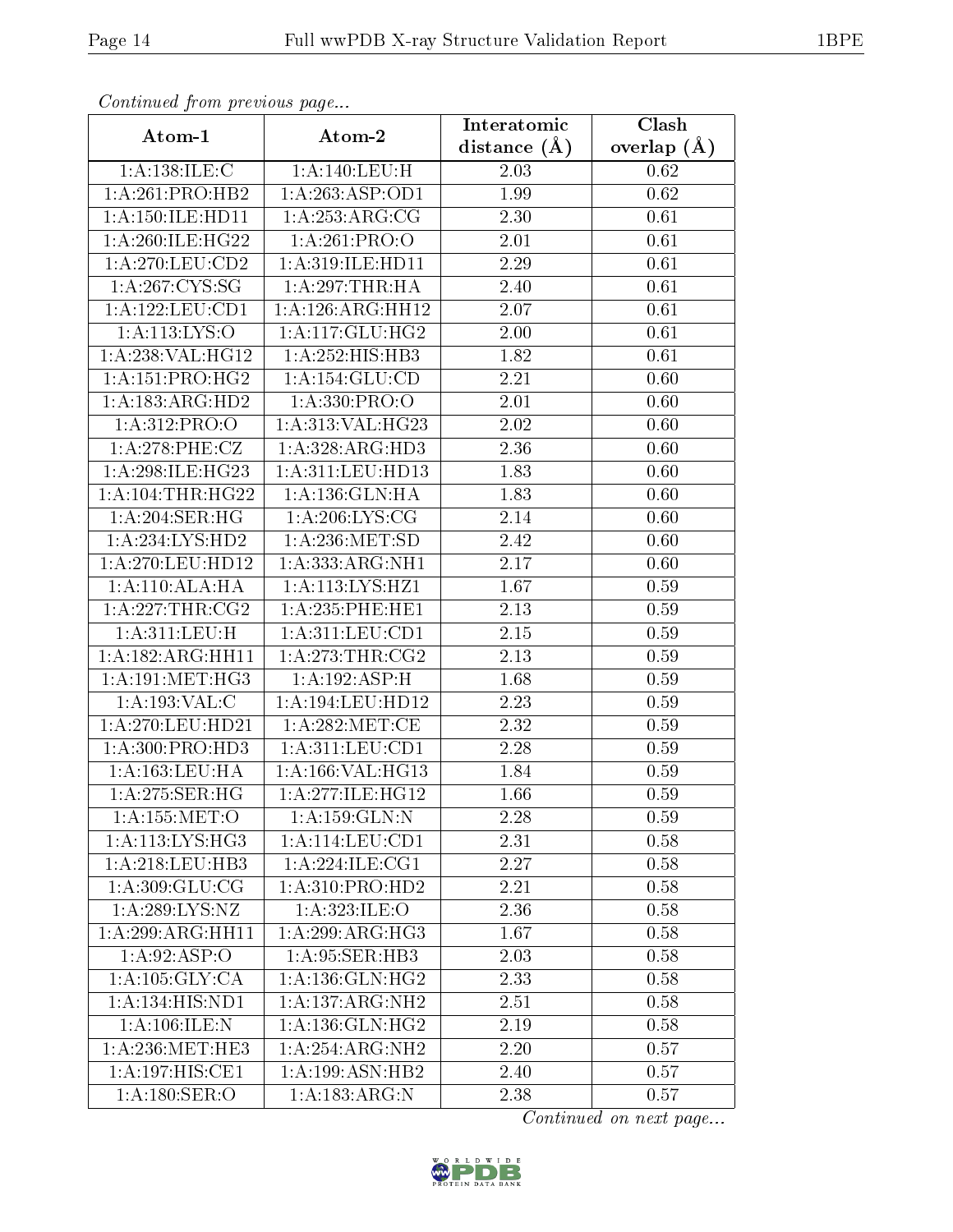| Continuea from previous page | Interatomic                | Clash             |                   |
|------------------------------|----------------------------|-------------------|-------------------|
| Atom-1                       | Atom-2                     | distance $(A)$    | overlap $(A)$     |
| 1:A:218:LEU:O                | 1:A:221:VAL:HG22           | 2.04              | 0.57              |
| 1:A:284:ALA:O                | 1:A:287:LEU:N              | 2.38              | 0.57              |
| 1: A:218:LEU:HB2             | 1:A:224:ILE:HD12           | 1.87              | 0.56              |
| 1:A:278:PHE:HZ               | 1:A:328:ARG:HD3            | 1.69              | 0.56              |
| 1: A: 156: LEU: HA           | 1: A: 159: GLN: CB         | 2.35              | 0.56              |
| 1:A:285:HIS:O                | 1: A:289:LYS:HG3           | 2.06              | 0.56              |
| 1: A:99: PHE:CB              | 1: A: 102: ARG: HH21       | 2.17              | 0.56              |
| 1:A:138:ILE:N                | 1:A:138:ILE:HD13           | 2.20              | 0.56              |
| 1:A:197:HIS:CE1              | 1: A:199: ASN:H            | $\overline{2}.23$ | 0.56              |
| 1:A:329:GLU:HB3              | 1: A: 330: PRO: HD2        | 1.86              | 0.56              |
| 1: A:114:LEU:HD21            | 1: A: 132: LEU: CD1        | 2.36              | 0.56              |
| 1:A:292:THR:HB               | 1: A: 301: LEU: HD11       | 1.86              | 0.56              |
| 1: A:302: GLY:HA3            | 1:A:307:ALA:CB             | 2.29              | 0.56              |
| 1: A:60: LYS: HA             | 1: A:63: PRO:CB            | 2.36              | 0.56              |
| 1:A:143:PHE:C                | 1:A:146:PHE:HB2            | 2.26              | 0.56              |
| 1:A:317:GLN:HG3              | 1: A:327: TYR: CG          | 2.40              | 0.56              |
| 2:A:338:DTP:O1G              | 2:A:338:DTP:H4'            | 2.06              | 0.56              |
| 1:A:110:ALA:O                | 1: A:113: LYS: HG2         | 2.07              | 0.55              |
| 1: A: 156: LEU: O            | $1:\overline{A:160:ASP:N}$ | 2.39              | 0.55              |
| 1: A:145: ASP:CG             | 1:A:251:PRO:HB3            | 2.26              | 0.55              |
| 1:A:218:LEU:H                | 1:A:218:LEU:HD22           | 1.71              | 0.55              |
| 1: A:260: ILE: CG2           | 1:A:261:PRO:HD2            | 2.32              | 0.55              |
| 1: A:191:MET:N               | 1:A:254:ARG:O              | 2.35              | 0.55              |
| 1:A:234:LYS:HZ3              | 1: A:258:ARG:HH22          | 1.54              | 0.55              |
| 1:A:216:GLU:O                | 1:A:219:GLN:HB2            | 2.06              | 0.55              |
| 1: A:113: LYS:CA             | 1:A:116:ASP:HB2            | $\overline{2}.36$ | 0.54              |
| 1:A:234:LYS:HZ3              | 1:A:258:ARG:HH12           | 1.54              | 0.54              |
| 1:A:275:SER:OG               | 1:A:278:PHE:N              | 2.30              | $\overline{0}.54$ |
| 2:A:338:DTP:PB               | 2:A:338:DTP:O1A            | 2.63              | 0.54              |
| 1:A:138:ILE:O                | 1:A:142:TYR:N              | 2.40              | 0.54              |
| 1: A: 166: VAL:HG22          | 1: A: 167: LYS:N           | 2.22              | 0.54              |
| 1: A:206: LYS:C              | 1:A:207:GLN:HG2            | 2.27              | 0.54              |
| 1:A:172:GLU:HB3              | 1:A:197:HIS:CD2            | 2.42              | 0.54              |
| 1:A:288:GLU:HA               | 1: A:288: GLU:OE1          | 2.08              | 0.54              |
| 1:A:207:GLN:C                | 1:A:209:LYS:HD2            | 2.28              | 0.54              |
| 1:A:278:PHE:HE2              | 1:A:328:ARG:NH1            | 2.06              | 0.53              |
| $1:A:197:HIS:N\overline{D1}$ | $1:A:199:ASN:\overline{N}$ | 2.51              | 0.53              |
| 1:A:172:GLU:HB3              | 1:A:197:HIS:NE2            | 2.22              | 0.53              |
| 1: A:172: GLU:CG             | 1: A: 198: PRO:HG2         | 2.34              | 0.53              |
| 1:A:253:ARG:NH1              | 1: A:253:ARG:HG2           | 2.22              | 0.53              |
| 1: A:286: ALA:O              | 1:A:291:PHE:HB2            | 2.09              | 0.53              |

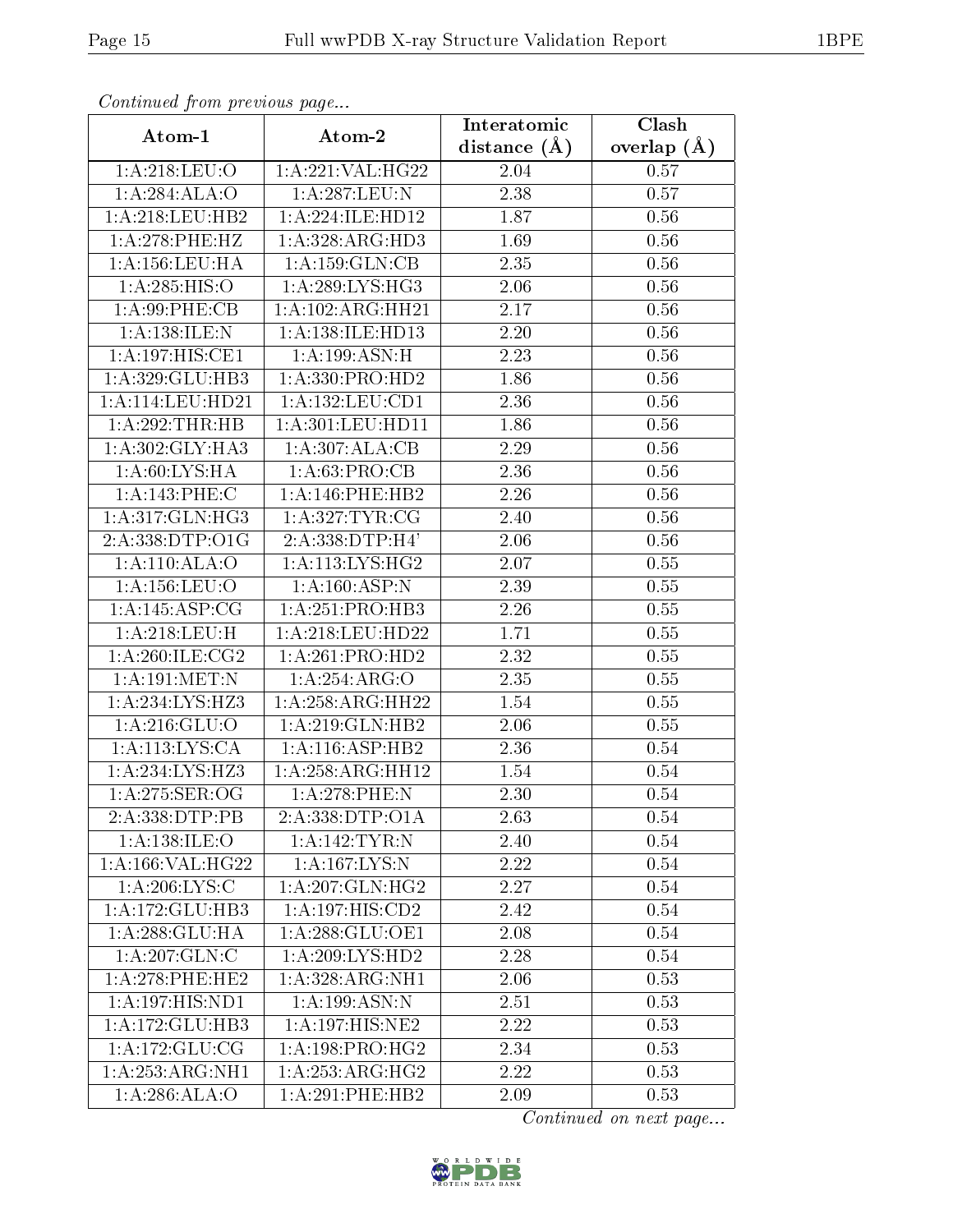| Commaca jibin previous page  | Clash                                |                               |               |
|------------------------------|--------------------------------------|-------------------------------|---------------|
| Atom-1                       | Atom-2                               | Interatomic<br>distance $(A)$ | overlap $(A)$ |
| 1:A:288:GLU:C                | 1: A:290: GLY: H                     | 2.11                          | 0.53          |
| 1: A:316: GLU:CD             | 1:A:333:ARG:HH22                     | 2.12                          | 0.53          |
| 1: A: 135: HIS: O            | 1:A:138:ILE:HG12                     | $2.09\,$                      | 0.53          |
| 1: A: 158: MET:HG2           | 1:A:159:GLN:H                        | 1.73                          | 0.53          |
| 1: A: 158: MET:HG2           | 1:A:159:GLN:N                        | 2.23                          | 0.53          |
| 1:A:285:HIS:ND1              | 1: A:325:TRP:CE2                     | 2.77                          | 0.53          |
| 1: A:268: GLY:HA2            | 1: A:295: GLU:O                      | 2.09                          | 0.53          |
| 1: A:113: LYS: CG            | 1: A:114:LEU:HD13                    | 2.31                          | 0.53          |
| 1: A:204:SER:OG              | 1: A:207: GLN:NE2                    | 2.34                          | 0.53          |
| 1: A: 232: GLU: HG3          | 1: A: 233: THR: HG23                 | 1.89                          | 0.53          |
| 1: A:150: ILE: CG2           | 1:A:151:PRO:HD2                      | 2.39                          | 0.53          |
| 1:A:99:PHE:HD1               | 1:A:102:ARG:CZ                       | 2.22                          | 0.53          |
| $1:A:90:\overline{ARG:O}$    | 1: A:93:THR:HG22                     | 2.08                          | 0.53          |
| 1: A:116: ASP:C              | 1: A:118: GLY: H                     | 2.11                          | 0.52          |
| 1:A:209:LYS:O                | 1:A:212:HIS:HB2                      | 2.09                          | 0.52          |
| 1:A:157:GLN:O                | 1:A:160:ASP:HB2                      | 2.08                          | 0.52          |
| 1: A: 158: MET: HA           | 1: A: 161: ILE: HD11                 | 1.91                          | $0.52\,$      |
| 1: A:270:LEU:HD21            | 1: A:282:MET:HE2                     | 1.90                          | 0.52          |
| 1:A:254:ARG:HH22             | 1: A:256: ASP:CG                     | 2.13                          | 0.52          |
| 1:A:117:GLU:O                | 1:A:119:ILE:N                        | 2.42                          | 0.52          |
| 1:A:232:GLU:HG2              | 1:A:233:THR:H                        | 1.75                          | 0.52          |
| 1: A:287:LEU:HD11            | 1: A: 301: LEU: CD2                  | 2.39                          | 0.52          |
| 1:A:113:LYS:HZ2              | $1:\overline{A}:114:\text{LEU}:HD13$ | 1.74                          | 0.52          |
| $1:A:261:PRO:\overline{HG3}$ | 1: A:264: GLN:OE1                    | 2.10                          | 0.52          |
| 1:A:211:LEU:O                | 1:A:215:VAL:HG23                     | 2.10                          | 0.51          |
| $1:A:142:TYR:\overline{HB2}$ | 1: A:146: PHE:CE2                    | 2.45                          | 0.51          |
| 1:A:277:ILE:HD13             | 1:A:277:ILE:N                        | 2.22                          | 0.51          |
| 1: A:285: HIS: ND1           | 1: A:289:LYS:NZ                      | 2.57                          | 0.51          |
| 1:A:329:GLU:CB               | 1: A: 330: PRO: HD2                  | 2.40                          | 0.51          |
| 1:A:142:TYR:HB3              | 1: A:146: PHE:CE1                    | 2.46                          | 0.51          |
| 1: A:204:SER:OG              | 1:A:206:LYS:HE3                      | 2.10                          | 0.51          |
| $1:A:207:\overline{GLN:O}$   | 1: A:210:LEU:HB2                     | 2.10                          | 0.51          |
| 1: A:317: GLN: HG3           | 1: A:327: TYR: CD2                   | 2.45                          | 0.51          |
| 1:A:142:TYR:CE1              | 1:A:252:HIS:CD2                      | 2.98                          | 0.51          |
| 1:A:234:LYS:HD2              | 1: A:236: MET:CG                     | 2.41                          | 0.51          |
| 1:A:260:ILE:HD12             | 1:A:261:PRO:HD2                      | 1.92                          | 0.51          |
| 1:A:110:ALA:CA               | 1:A:113:LYS:HE3                      | 2.38                          | 0.51          |
| 1:A:221:VAL:HG22             | 1:A:223:PHE:H                        | 1.74                          | 0.51          |
| 1:A:140:LEU:HG               | 1:A:141:LYS:N                        | 2.23                          | 0.51          |
| 1: A:142:TYR:CB              | 1:A:146:PHE:CZ                       | 2.93                          | 0.51          |
| 1:A:190:ASP:O                | 1:A:190:ASP:OD1                      | 2.29                          | 0.51          |

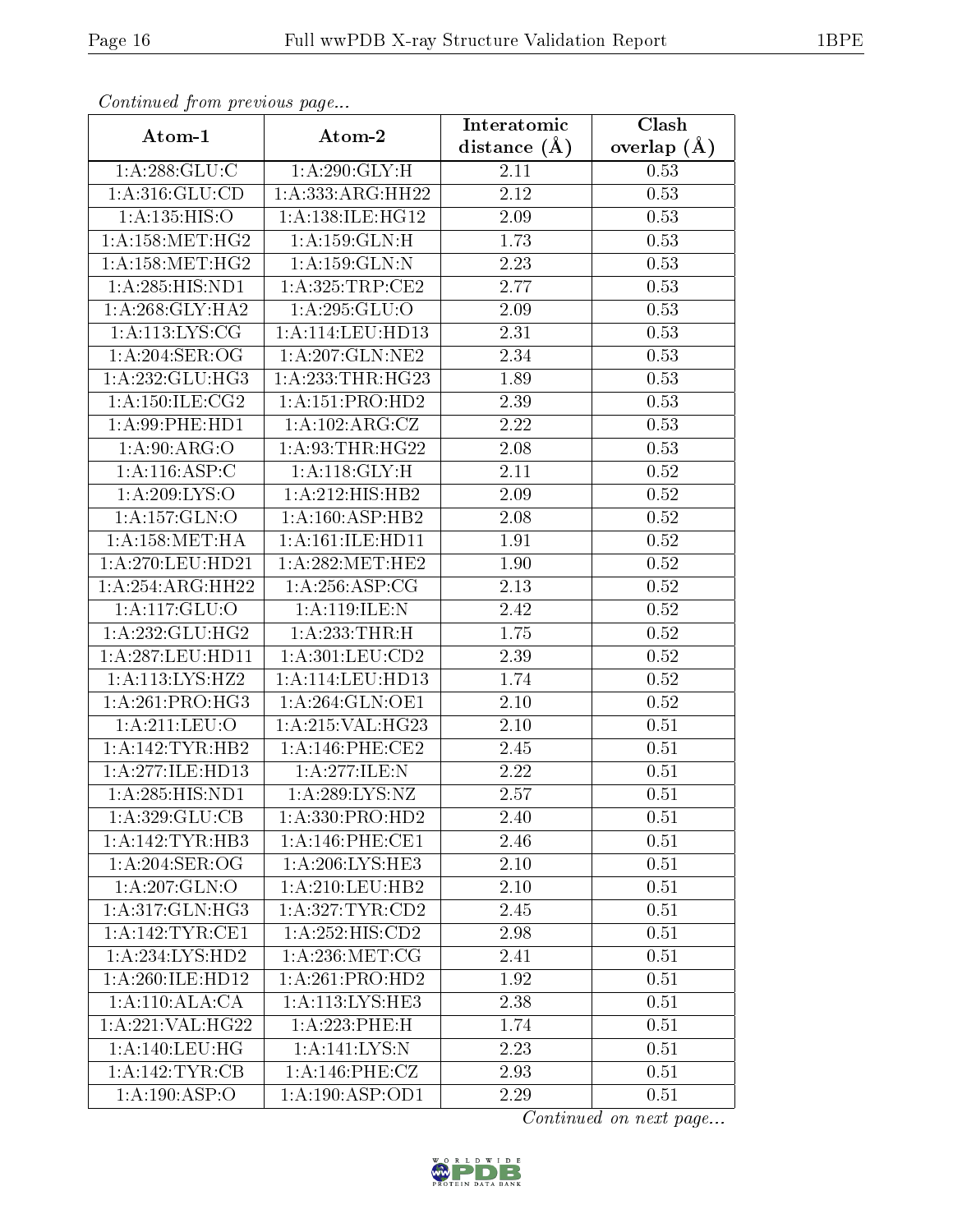| Commaca jibin previous page<br>Clash<br>Interatomic |                      |                   |               |  |
|-----------------------------------------------------|----------------------|-------------------|---------------|--|
| Atom-1                                              | Atom-2               | distance $(A)$    | overlap $(A)$ |  |
| 1:A:298:ILE:HD13                                    | 1:A:322:TYR:CD2      | 2.45              | 0.51          |  |
| 1:A:85:LEU:C                                        | 1: A:87: LYS: N      | 2.63              | 0.51          |  |
| 1:A:157:GLN:O                                       | 1: A:161: ILE: HG13  | 2.10              | 0.51          |  |
| 1: A: 159: GLN:O                                    | 1: A: 163: LEU: HG   | 2.11              | 0.51          |  |
| 1:A:122:LEU:O                                       | 1: A:126: ARG:HG3    | 2.11              | 0.51          |  |
| 1: A:114:LEU:HD21                                   | 1: A: 132: LEU: HD11 | 1.91              | 0.51          |  |
| 1:A:106:ILE:HD12                                    | 1:A:111:ALA:CB       | 2.31              | 0.51          |  |
| 1: A: 133: ASN: HD22                                | 1:A:133:ASN:C        | 2.14              | 0.51          |  |
| 1: A: 156: LEU: O                                   | 1: A: 160: ASP: OD2  | 2.28              | 0.51          |  |
| 1: A:260: ILE: HG21                                 | 1: A:265:TYR:CA      | 2.34              | 0.51          |  |
| 1:A:286:ALA:HB2                                     | 1:A:323:ILE:HD13     | 1.93              | 0.51          |  |
| 1: A:87: LYS:C                                      | 1: A:88: ILE: CA     | 2.72              | 0.51          |  |
| $1:A:261:P\overline{RO:HG2}$                        | 1:A:264:GLN:H        | 1.75              | 0.50          |  |
| 1:A:124:ASP:O                                       | 1:A:128:ASN:ND2      | 2.44              | 0.50          |  |
| 1:A:253:ARG:O                                       | 1:A:255:ILE:HG22     | 2.12              | 0.50          |  |
| 1: A:99: PHE: HA                                    | 1:A:102:ARG:NE       | 2.13              | 0.50          |  |
| 1: A:275: SER:OG                                    | 1:A:277:ILE:HG12     | 2.10              | 0.50          |  |
| 1:A:144:GLU:N                                       | 1: A:144: GLU:OE1    | 2.45              | 0.50          |  |
| 1:A:170:ASP:OD2                                     | 1:A:172:GLU:N        | 2.44              | 0.50          |  |
| 1:A:174:ILE:HD12                                    | 1:A:262:LYS:HE3      | 1.93              | 0.50          |  |
| 1: A:204:SER:OG                                     | 1: A:206: LYS: HG3   | 2.12              | 0.50          |  |
| 1:A:207:GLN:CB                                      | 1:A:210:LEU:HD12     | 2.39              | 0.50          |  |
| 1:A:279:ASN:O                                       | 1: A:283:ARG:HG2     | 2.11              | 0.50          |  |
| 1:A:116:ASP:O                                       | 1: A:118: GLY:N      | 2.41              | 0.49          |  |
| 1:A:142:TYR:HB2                                     | 1:A:146:PHE:CZ       | $\overline{2.47}$ | 0.49          |  |
| 1: A: 100: LEU: HB3                                 | 1:A:111:ALA:HB1      | 1.94              | 0.49          |  |
| 1:A:114:LEU:C                                       | 1:A:117:GLU:H        | 2.16              | 0.49          |  |
| 1: A:191: MET:HG3                                   | 1:A:192:ASP:N        | 2.27              | 0.49          |  |
| 1: A:99: PHE:O                                      | 1:A:102:ARG:HB2      | 2.11              | 0.49          |  |
| 1: A: 122: LEU: HD21                                | 1:A:144:GLU:OE2      | 2.12              | 0.49          |  |
| $1: A:173: TYR. \overline{OH}$                      | 1: A:210:LEU:O       | 2.29              | 0.49          |  |
| 1:A:174:ILE:HD12                                    | 1: A:262:LYS:NZ      | 2.27              | 0.49          |  |
| 1: A:323: ILE: O                                    | 1: A:324: GLN:O      | 2.31              | 0.49          |  |
| 1:A:141:LYS:NZ                                      | 1:A:142:TYR:CE1      | 2.80              | 0.49          |  |
| 1: A: 138: ILE: HG22                                | 1: A: 142: TYR: HD2  | 1.77              | 0.49          |  |
| 1:A:143:PHE:HA                                      | 1:A:146:PHE:CB       | 2.39              | 0.49          |  |
| 1:A:168:LYS:NZ                                      | 1:A:168:LYS:HB3      | 2.28              | 0.49          |  |
| 1:A:193:VAL:O                                       | 1:A:194:LEU:HD12     | 2.13              | 0.49          |  |
| 1:A:221:VAL:HG23                                    | 1:A:223:PHE:N        | 2.24              | 0.48          |  |
| 1:A:169:LEU:HD21                                    | 1:A:217:GLN:OE1      | 2.13              | 0.48          |  |
| 1:A:285:HIS:ND1                                     | 1:A:325:TRP:CZ2      | 2.81              | 0.48          |  |

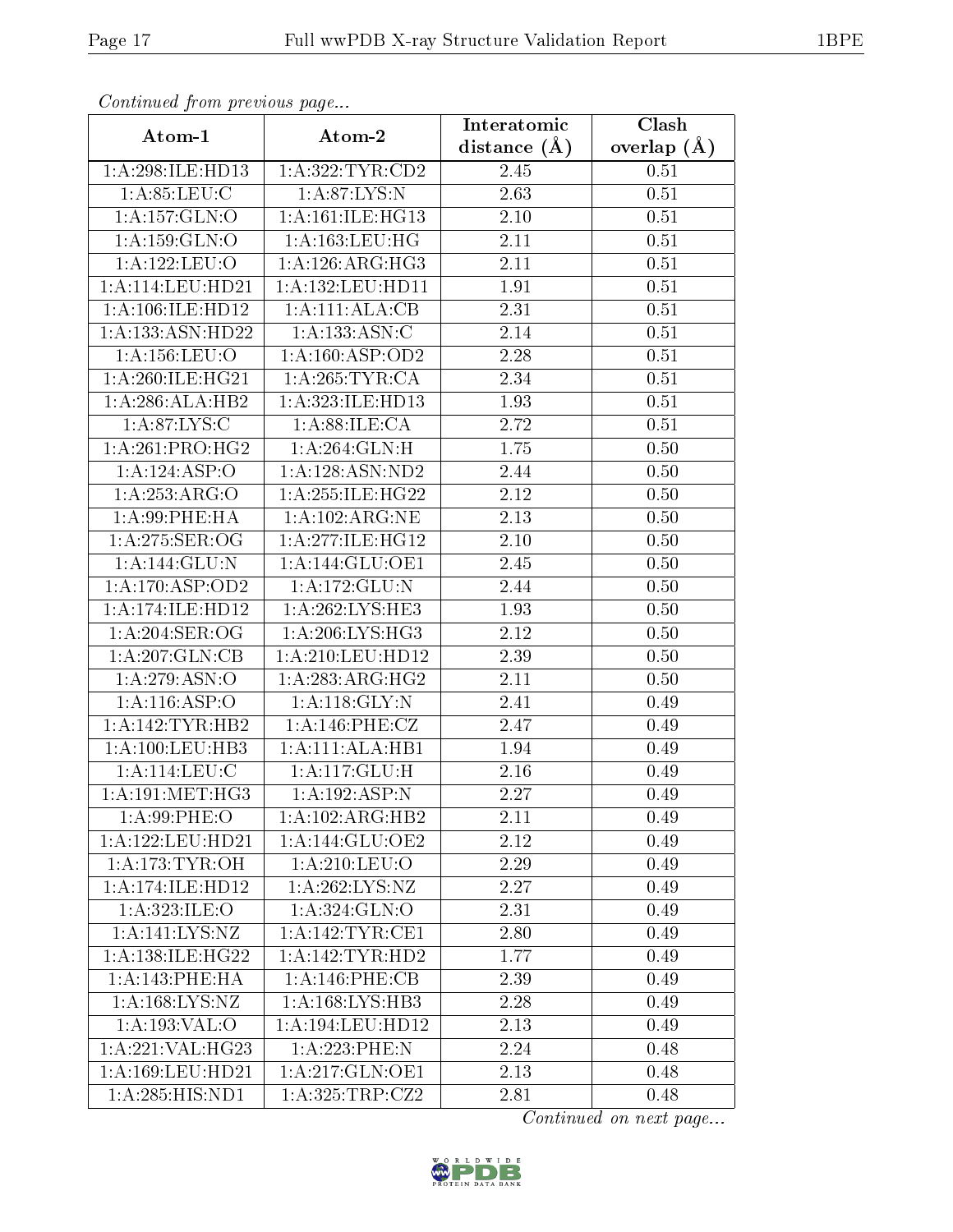| Continuea from previous page                   |                                   | Interatomic       | $\overline{\text{Clash}}$ |
|------------------------------------------------|-----------------------------------|-------------------|---------------------------|
| Atom-1                                         | Atom-2                            | distance $(\AA)$  | overlap $(A)$             |
| 1: A:297:THR:OG1                               | 1:A:298:ILE:N                     | 2.45              | 0.48                      |
| 1: A: 154: GLU:O                               | 1:A:157:GLN:HB2                   | 2.13              | 0.48                      |
| 1: A:294: ASN:ND2                              | 1:A:297:THR:H                     | 2.11              | 0.48                      |
| 1:A:298:ILE:CD1                                | 1:A:322:TYR:CD2                   | 2.96              | 0.48                      |
| 1:A:152:ARG:NH2                                | 1:A:184:GLY:CA                    | 2.77              | 0.48                      |
| 1:A:217:GLN:HA                                 | 1:A:217:GLN:HE21                  | 1.78              | 0.48                      |
| 1:A:217:GLN:O                                  | 1:A:219:GLN:N                     | $\overline{2.46}$ | 0.48                      |
| 1: A:98: ASN:O                                 | 1:A:102:ARG:HG3                   | 2.14              | 0.48                      |
| 1: A: 100: LEU: HG                             | 1:A:125:LEU:HDI1                  | 1.95              | 0.48                      |
| 1:A:177:VAL:O                                  | 1:A:177:VAL:HG13                  | 2.14              | 0.48                      |
| 1: A: 156: LEU: CD1                            | 1:A:181:PHE:HE2                   | 2.27              | 0.48                      |
| $1:A:114:\overline{\textrm{LEU}:\textrm{CD2}}$ | 1: A: 132: LEU: HD11              | 2.43              | 0.48                      |
| 1:A:202:SER:HB3                                | 1:A:264:GLN:HG3                   | 1.95              | 0.48                      |
| 1: A:100:LEU:CG                                | 1:A:125:LEU:HD11                  | 2.43              | 0.48                      |
| 1:A:209:LYS:HA                                 | 1:A:212:HIS:CB                    | 2.41              | 0.47                      |
| 1:A:202:SER:OG                                 | 1: A:263:ASP:OD2                  | 2.29              | 0.47                      |
| 1: A:95: SER:O                                 | 1:A:99:PHE:HB3                    | 2.14              | 0.47                      |
| 1:A:197:HIS:HE1                                | 1: A: 199: ASN: CG                | 2.17              | 0.47                      |
| 1:A:279:ASN:O                                  | 1:A:283:ARG:HD3                   | 2.14              | 0.47                      |
| 1: A:293: ILE: HA                              | 1:A:297:THR:O                     | 2.14              | 0.47                      |
| 1:A:317:GLN:NE2                                | 1:A:317:GLN:N                     | 2.33              | 0.47                      |
| 1:A:99:PHE:CA                                  | 1:A:102:ARG:HE                    | 2.17              | 0.47                      |
| 1:A:285:HIS:ND1                                | 1: A:289:LYS:CE                   | 2.77              | 0.47                      |
| 1: A:285: HIS: CE1                             | 1: A:325:TRP:HE1                  | 2.33              | 0.47                      |
| 1:A:133:ASN:HD21                               | 1:A:135:HIS:HB3                   | 1.78              | 0.47                      |
| 1: A:265:TYR:HD2                               | 1: A:266:TYR:CE1                  | $\overline{2}.32$ | 0.47                      |
| 1: A:275: SER:HG                               | 1:A:278:PHE:H                     | 1.58              | 0.47                      |
| 1: A:196:THR:HA                                | 1: A:259:LEU:HD11                 | 1.97              | 0.47                      |
| 2:A:338:DTP:O5'                                | 2:A:338:DTP:H8                    | 2.15              | 0.47                      |
| 1:A:144:GLU:O                                  | 1: A:148: LYS: HE3                | 2.15              | 0.47                      |
| 1: A: 165: GLU: O                              | 1: A: 169: LEU: HG                | 2.14              | 0.47                      |
| 1: A: 197: HIS: CE1                            | 1:A:199:ASN:CB                    | 2.98              | 0.47                      |
| $1:A:229:\overline{\text{SER:O}}$              | 1:A:230:LYS:HB2                   | 2.15              | 0.47                      |
| 1:A:101:THR:O                                  | 1:A:103:VAL:O                     | 2.32              | 0.47                      |
| 1: A:285: HIS: CG                              | 1: A:289:LYS:HE3                  | 2.50              | 0.47                      |
| 1: A:311: LEU:HB3                              | 1: A:312: PRO:CD                  | 2.44              | 0.47                      |
| 1: A: 104: THEN: O                             | 1: A: 136: GLN: HG2               | 2.15              | 0.46                      |
| 1: A: 232: GLU: CG                             | $1:A:233:\overline{\text{THR}:N}$ | 2.77              | 0.46                      |
| 1:A:207:GLN:HB3                                | 1: A:210:LEU:CD1                  | 2.39              | 0.46                      |
| 1: A:236: MET:CE                               | 1:A:254:ARG:NH2                   | 2.78              | 0.46                      |
| $1: A:146:$ PHE:N                              | 1: A:146:PHE:CD1                  | 2.79              | 0.46                      |

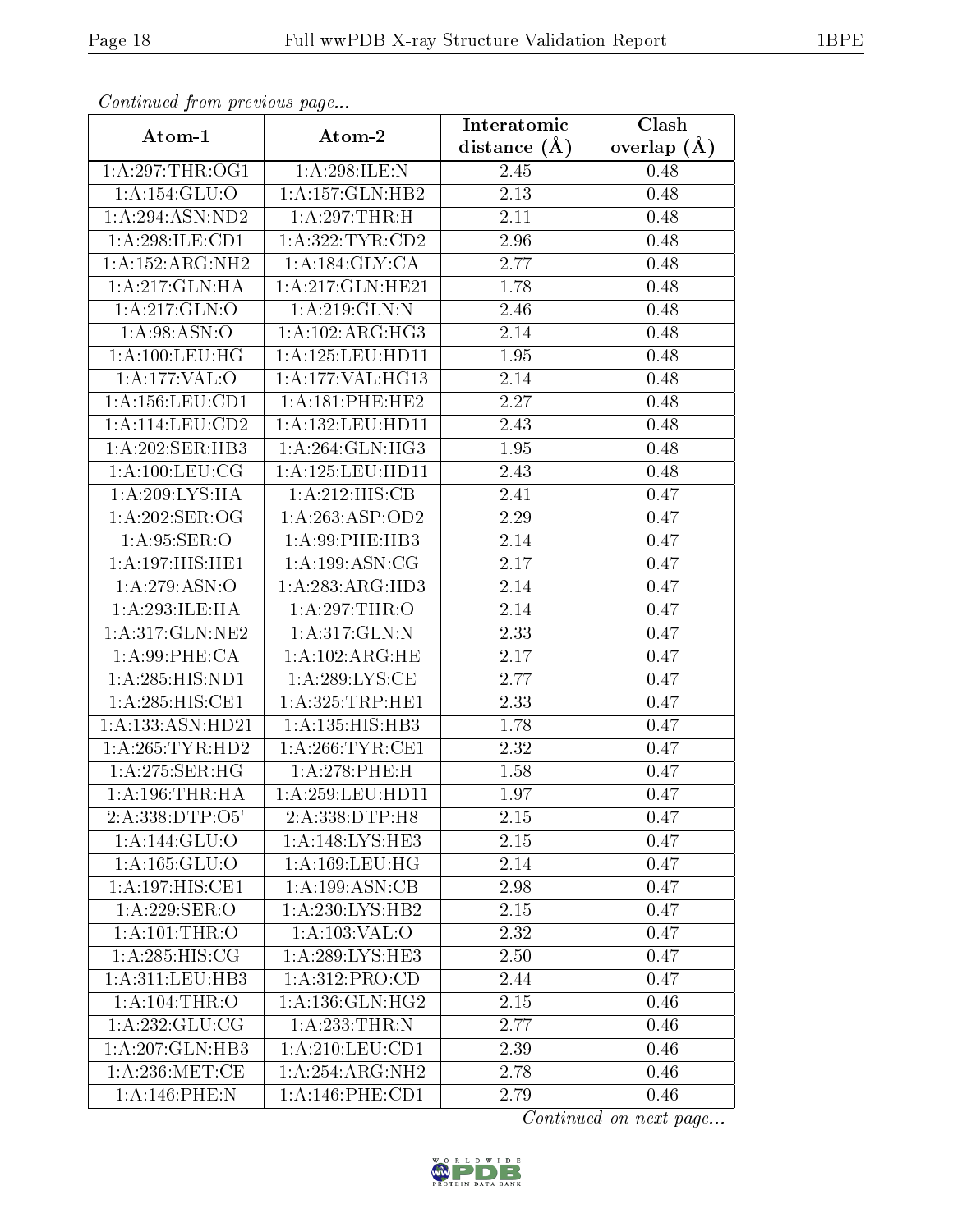| Continuea jioin pievivus page |                     | Interatomic       | Clash         |
|-------------------------------|---------------------|-------------------|---------------|
| Atom-1                        | Atom-2              | distance $(A)$    | overlap $(A)$ |
| 1:A:328:ARG:NH2               | 1: A: 335: GLU: OXT | 2.48              | 0.46          |
| 1: A:115: VAL:O               | 1: A:119: ILE: O    | 2.33              | 0.46          |
| 1:A:200:PHE:CD1               | 1:A:201:THR:N       | 2.83              | 0.46          |
| 1: A:276: ASP:HB2             | 1:A:277:ILE:HD13    | 1.98              | 0.46          |
| 1: A:207: GLN:N               | 1: A:208:PRO:CD     | 2.79              | 0.46          |
| 1:A:127:LYS:O                 | 1:A:129:GLU:HG3     | 2.16              | 0.46          |
| 1:A:157:GLN:HB3               | 1:A:241:LEU:HD13    | 1.96              | 0.46          |
| 1: A:191: MET:CG              | 1:A:192:ASP:N       | 2.79              | 0.46          |
| 1:A:284:ALA:O                 | 1:A:287:LEU:HB3     | 2.15              | 0.46          |
| 1:A:316:GLU:O                 | 1:A:319:ILE:HG23    | 2.15              | 0.46          |
| 1: A:179: GLY: HA2            | 1: A:272:PHE:O      | 2.15              | 0.46          |
| 1:A:317:GLN:CG                | 1:A:327:TYR:CD2     | 2.99              | 0.46          |
| 1:A:174:ILE:HD12              | 1: A:262:LYS:CE     | 2.47              | 0.45          |
| 1:A:174:ILE:CD1               | 1: A:262:LYS:NZ     | 2.79              | 0.45          |
| 1: A:150: ILE: CG2            | 1:A:151:PRO:N       | 2.78              | 0.45          |
| 1: A:308: GLY:O               | 1:A:309:GLU:HB2     | 2.17              | 0.45          |
| $1:A:104$ : THR: HB           | 1:A:139:GLY:CA      | $\overline{2.29}$ | 0.45          |
| 1: A:298: ILE: HG23           | 1:A:298:ILE:O       | 2.16              | 0.45          |
| 1:A:99:PHE:CD1                | 1:A:102:ARG:CZ      | 3.00              | 0.45          |
| 1: A:99:PHE:CD1               | 1:A:102:ARG:NH2     | 2.85              | 0.45          |
| 1:A:266:TYR:HB2               | 1: A:313: VAL:CG1   | 2.46              | 0.45          |
| 1: A: 190: ASP: HA            | 1:A:254:ARG:O       | 2.17              | 0.45          |
| 1:A:289:LYS:HD3               | 1: A:323: ILE: O    | 2.16              | 0.45          |
| 1: A:100:LEU:HD12             | 1: A: 100: LEU: HA  | 1.65              | 0.45          |
| 1: A:151: PRO:HG2             | 1:A:154:GLU:OE2     | 2.17              | 0.45          |
| 1: A: 156: LEU: HD13          | 1: A:181: PHE:CE2   | 2.52              | 0.45          |
| 1: A:277: ILE: O              | 1: A:281: ASN:OD1   | 2.34              | 0.45          |
| 1:A:215:VAL:HG13              | $1: A:235:$ PHE:CE2 | 2.52              | 0.44          |
| 1: A:151: PRO:HG2             | 1:A:154:GLU:OE1     | 2.17              | 0.44          |
| 1: A: 156: LEU: HD13          | $1: A: 156:$ LEU:HA | 1.63              | 0.44          |
| 1: A:234: LYS:HZ3             | 1:A:258:ARG:NH1     | 2.14              | 0.44          |
| 1: A:275: SER:O               | 1: A:279: ASN:OD1   | 2.35              | 0.44          |
| 1:A:311:LEU:N                 | 1: A:311:LEV:CD1    | 2.77              | 0.44          |
| 1: A: 136: GLN:H              | 1:A:136:GLN:HG3     | 1.48              | 0.44          |
| 1:A:234:LYS:NZ                | 1: A:258: ARG: CZ   | 2.81              | 0.44          |
| 1: A:271:TYR:CD2              | 1:A:295:GLU:HA      | 2.53              | 0.44          |
| 1: A: 113: LYS: NZ            | 1:A:114:LEU:HD13    | 2.32              | 0.44          |
| 1:A:154:GLU:HA                | 1: A: 157: GLN: HB2 | 1.99              | 0.44          |
| 1: A:271:TYR:CE2              | 1:A:295:GLU:HB3     | 2.52              | 0.44          |
| 1: A:116: ASP:C               | 1:A:118:GLY:N       | 2.71              | 0.44          |
| 1:A:106:ILE:HB                | 1:A:110:ALA:HB1     | 1.98              | 0.44          |

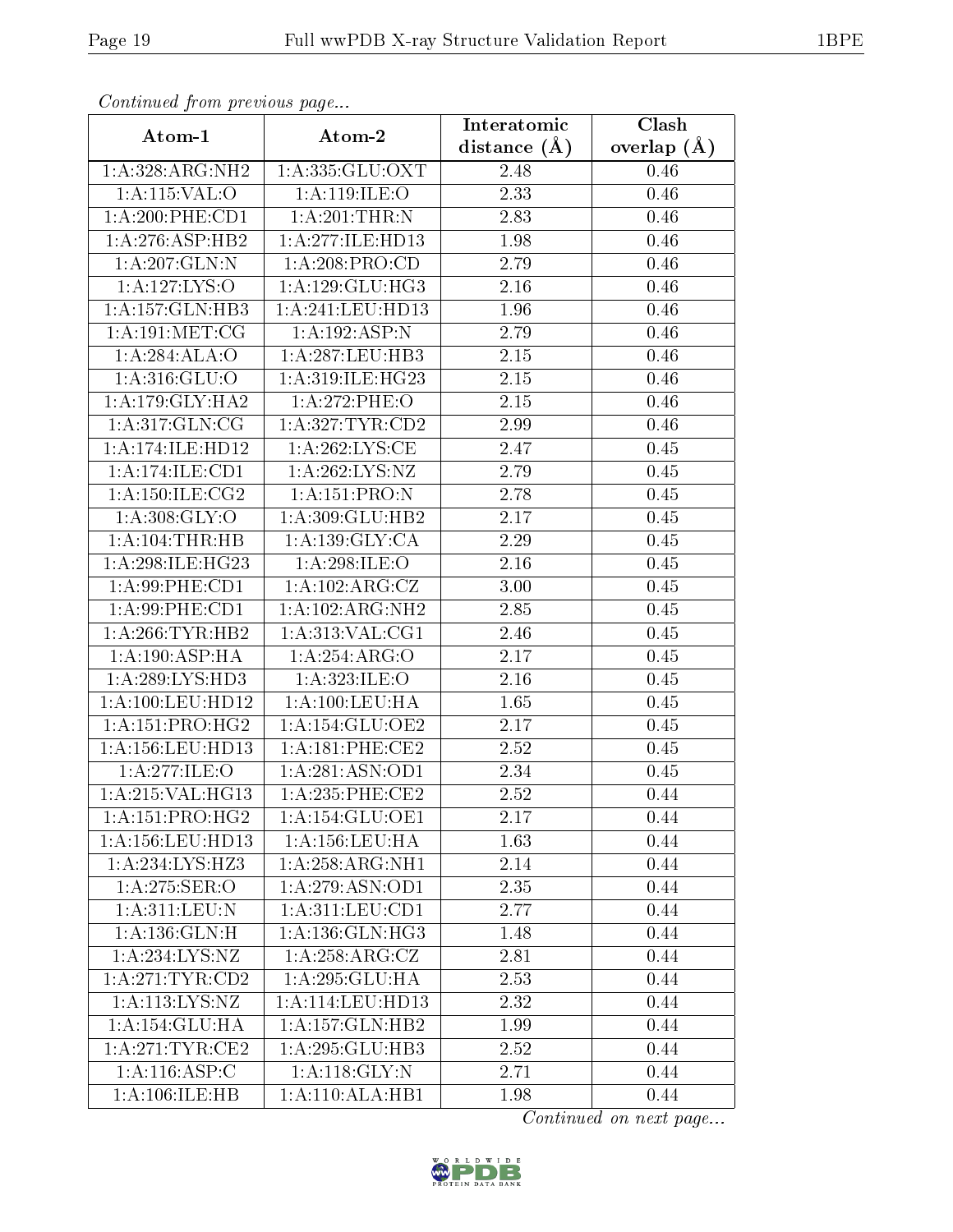| Communa from previous page   |                              | Interatomic      | Clash         |
|------------------------------|------------------------------|------------------|---------------|
| Atom-1                       | Atom-2                       | distance $(\AA)$ | overlap $(A)$ |
| 1:A:114:LEU:HD12             | 1:A:114:LEU:HA               | 1.69             | 0.44          |
| 1: A:114: LEU: CD1           | 1:A:114:LEU:N                | 2.80             | 0.44          |
| 1: A:211:LEU:HB2             | 1: A:259:LEU:CD2             | 2.44             | 0.44          |
| 1: A: 329: GLU:O             | 1: A: 333: ARG: HG3          | 2.18             | 0.44          |
| 1: A:236: MET:HA             | 1:A:256:ASP:OD1              | 2.17             | 0.43          |
| 1: A:151: PRO:C              | 1: A: 153: GLU: H            | 2.21             | 0.43          |
| $1:A:\overline{202:SER:HB2}$ | $1:A:26\overline{4:GLN:NE2}$ | 2.33             | 0.43          |
| 1: A: 150: ILE: HD11         | 1:A:253:ARG:HB2              | 1.96             | 0.43          |
| 1: A: 158: MET: HA           | 1: A:161: ILE: CG1           | 2.47             | 0.43          |
| 1: A: 113: LYS: NZ           | 1:A:114:LEU:CD1              | 2.81             | 0.43          |
| 1: A: 150: ILE: HG23         | 1: A: 151: PRO: HD2          | 1.99             | 0.43          |
| 1:A:177:VAL:H                | 1:A:177:VAL:HG12             | 1.53             | 0.43          |
| 1: A:191: MET:O              | 1:A:192:ASP:HB2              | 2.18             | 0.43          |
| 1: A: 331: LYS: CG           | 1: A: 332: ASP:N             | 2.81             | 0.43          |
| 1: A: 158: MET: HB2          | 1: A:223: PHE: CZ            | 2.54             | 0.43          |
| 1:A:172:GLU:O                | 1:A:198:PRO:H <sub>D3</sub>  | 2.18             | 0.43          |
| 1: A:196:THR:HA              | 1: A:259:LEU:CD1             | 2.48             | 0.43          |
| 1: A:285: HIS: CE1           | 1: A:325:TRP:NE1             | 2.86             | 0.43          |
| 1: A:236:MET:HE3             | 1:A:256:ASP:OD1              | 2.19             | 0.43          |
| 1: A:270:LEU:HD21            | 1: A:282:MET:HE1             | 2.00             | 0.43          |
| 1: A:311: LEU: CB            | 1:A:312:PRO:HD2              | 2.42             | 0.43          |
| 1: A:98: ASN: HA             | 1: A: 101:THR: HG22          | 2.00             | 0.43          |
| 1:A:165:GLU:HA               | 1: A: 165: GLU: OE1          | 2.15             | 0.43          |
| 1:A:176:THR:N                | 1:A:194:LEU:O                | 2.51             | 0.43          |
| $1:$ A:270:LEU:CD1           | 1: A: 333:ARG:NH1            | 2.81             | 0.43          |
| 2:A:338:DTP:O1G              | 2:A:338:DTP:H5'2             | 1.89             | 0.43          |
| 1: A: 103: VAL: CG1          | 1: A: 104: THEN: N           | 2.82             | 0.43          |
| 1:A:110:ALA:O                | 1: A: 113: LYS: NZ           | 2.47             | 0.43          |
| 1:A:221:VAL:CG2              | 1:A:223:PHE:HB2              | 2.49             | 0.43          |
| 1:A:285:HIS:CA               | 1:A:288:GLU:HB2              | 2.41             | 0.43          |
| 1: A: 100: LEU: HB3          | 1:A:111:ALA:CB               | 2.49             | 0.42          |
| 1:A:261:PRO:C                | 1:A:263:ASP:H                | 2.21             | 0.42          |
| 1: A:260: ILE: CG2           | 1:A:265:TYR:CA               | 2.94             | 0.42          |
| 1:A:270:LEU:HD12             | 1: A:270:LEU:HA              | 1.64             | 0.42          |
| 1:A:133:ASN:ND2              | 1: A: 135: HIS: HB3          | 2.33             | 0.42          |
| 1:A:160:ASP:O                | 1:A:164:ASN:HB3              | 2.19             | 0.42          |
| 1: A:259:LEU:O               | 1:A:260:ILE:HD13             | 2.19             | 0.42          |
| 1:A:115:VAL:HG13             | 1:A:120:LYS:HA               | 2.00             | 0.42          |
| 1: A: 166: VAL: CG2          | 1: A: 167: LYS: N            | 2.82             | 0.42          |
| 1:A:218:LEU:HD13             | 1:A:218:LEU:HA               | 1.87             | 0.42          |
| 1:A:218:LEU:HD22             | 1: A:218:LEU: N              | 2.34             | 0.42          |

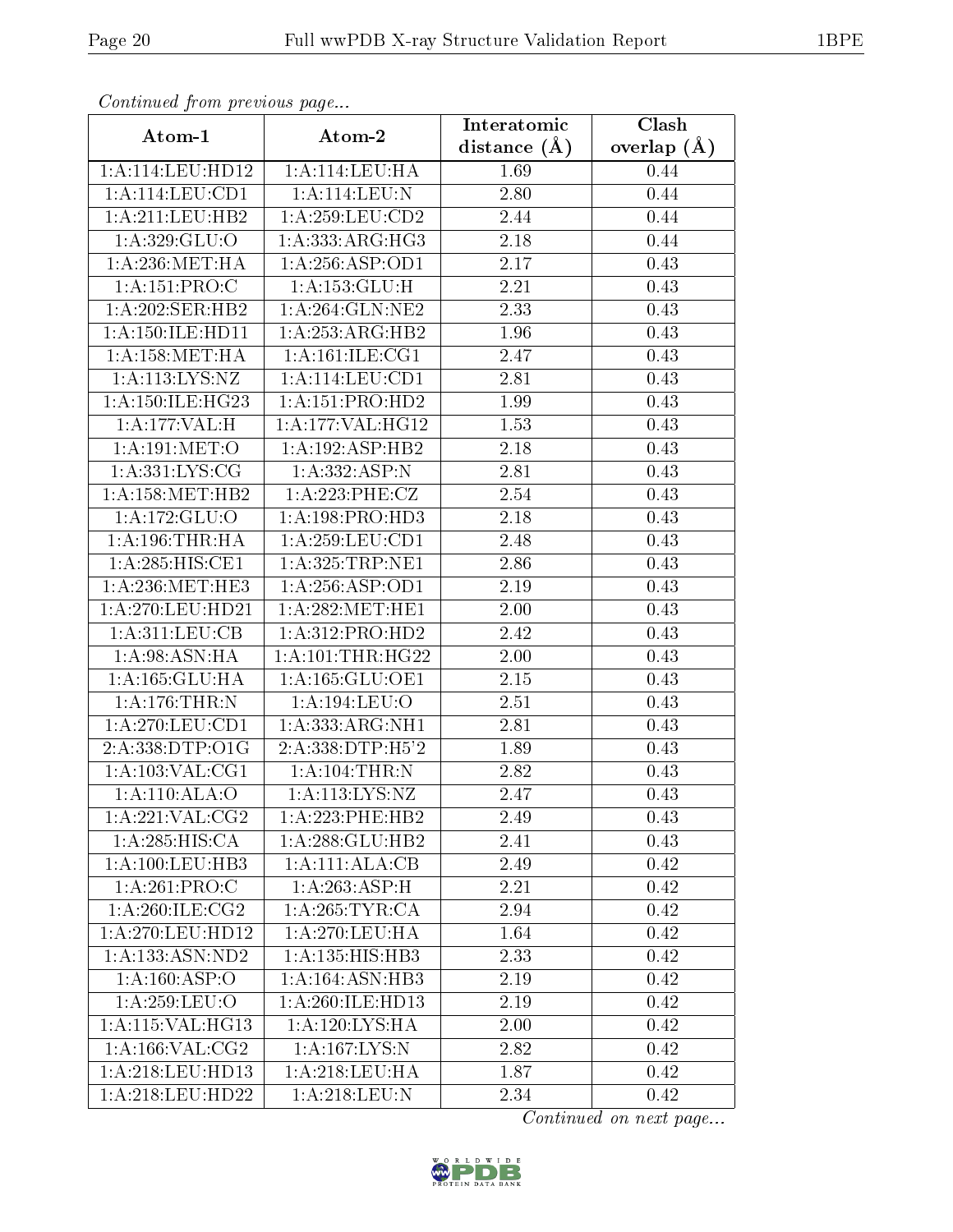| Continuea from previous page<br>Clash<br>Interatomic |                      |                  |               |  |  |  |
|------------------------------------------------------|----------------------|------------------|---------------|--|--|--|
| Atom-1                                               | Atom-2               | distance $(\AA)$ | overlap $(A)$ |  |  |  |
| 1: A:236:MET:HE3                                     | 1: A:236:MET:HB3     | 1.52             |               |  |  |  |
| 1:A:224:ILE:HD13                                     | $1: A: 235:$ PHE:HE2 | 1.84             | 0.42<br>0.42  |  |  |  |
| 1: A:241:LEU:HA                                      | 1:A:242:PRO:HD2      | 1.76             | 0.42          |  |  |  |
| 1:A:278:PHE:C                                        | 1:A:280:LYS:H        | 2.22             | 0.42          |  |  |  |
| 1:A:221:VAL:HG13                                     | 1: A:221:VAL: H      | 1.14             | 0.42          |  |  |  |
| 1:A:99:PHE:CD1                                       | 1:A:102:ARG:NE       | 2.77             | 0.42          |  |  |  |
| 1:A:104:THR:HG22                                     | 1: A: 139: GLY: HA3  | 1.96             | 0.42          |  |  |  |
| 1:A:319:ILE:O                                        | 1: A:322:TYR:HB2     | 2.18             | 0.42          |  |  |  |
| 1: A: 150: ILE: HD11                                 | 1: A:253:ARG:HG2     | 1.99             | 0.42          |  |  |  |
| 1: A: 163: LEU: CA                                   | 1:A:166:VAL:HG13     | 2.50             | 0.42          |  |  |  |
| 1: A:268: GLY:O                                      | 1: A:271:TYR:HB3     | 2.20             | 0.42          |  |  |  |
| 1:A:100:LEU:HD23                                     | 1: A:115: VAL: CG2   | 2.30             | 0.41          |  |  |  |
| 1: A:96: SER:OG                                      | 1: A:120: LYS: HG2   | 2.20             | 0.41          |  |  |  |
| 1:A:221:VAL:CG2                                      | 1:A:223:PHE:CB       | 2.97             | 0.41          |  |  |  |
| 1:A:261:PRO:C                                        | 1:A:263:ASP:N        | 2.72             | 0.41          |  |  |  |
| 1:A:115:VAL:HA                                       | 1: A: 119: ILE: O    | 2.20             | 0.41          |  |  |  |
| 1: A: 177: VAL: CG2                                  | 1: A:178: CYS:N      | 2.81             | 0.41          |  |  |  |
| 1: A:240: GLN: HG2                                   | 1: A:241:LEU:O       | 2.21             | 0.41          |  |  |  |
| 1: A:287: LEU:CD1                                    | 1:A:301:LEU:HD22     | 2.46             | 0.41          |  |  |  |
| 1: A:104:THR:OG1                                     | 1: A: 105: GLY: N    | 2.52             | 0.41          |  |  |  |
| 1:A:111:ALA:H                                        | 1:A:114:LEU:HB2      | 2.02             | 0.41          |  |  |  |
| 1: A: 152: ARG: HA                                   | 1: A: 155: MET: HB2  | 2.01             | 0.41          |  |  |  |
| 1:A:164:ASN:O                                        | 1:A:168:LYS:HG3      | 2.20             | 0.41          |  |  |  |
| 1: A:173: TYR: CD1                                   | 1:A:195:LEU:CD1      | 2.99             | 0.41          |  |  |  |
| 1: A:260: ILE: CG2                                   | 1: A:265:TYR:N       | 2.83             | 0.41          |  |  |  |
| 1: A:218:LEU:O                                       | 1:A:223:PHE:HB3      | 2.20             | 0.41          |  |  |  |
| 1:A:102:ARG:HB3                                      | 1:A:143:PHE:CE1      | 2.54             | 0.41          |  |  |  |
| 1: A: 158:MET:CG                                     | 1: A: 159: GLN:N     | 2.83             | 0.41          |  |  |  |
| 1:A:156:LEU:HD13                                     | 1: A:181:PHE:HE2     | 1.84             | 0.41          |  |  |  |
| 1:A:289:LYS:HG3                                      | 1:A:289:LYS:H        | 1.51             | 0.41          |  |  |  |
| 1:A:135:HIS:HB3                                      | 1:A:136:GLN:H        | 1.19             | 0.41          |  |  |  |
| 1: A: 138: ILE: O                                    | 1:A:141:LYS:N        | 2.54             | 0.41          |  |  |  |
| 1:A:294:ASN:HD21                                     | 1:A:299:ARG:NH1      | 2.13             | 0.41          |  |  |  |
| 1:A:175:ALA:HA                                       | 1: A: 194: LEU: O    | 2.21             | 0.41          |  |  |  |
| 1:A:277:ILE:CD1                                      | 1:A:277:ILE:H        | 2.27             | 0.41          |  |  |  |
| 1: A:85:LEU:O                                        | 1: A:87: LYS: N      | 2.53             | 0.41          |  |  |  |
| 1:A:157:GLN:HA                                       | 1: A: 160: ASP: OD2  | 2.21             | 0.41          |  |  |  |
| $1:A:181:\overline{PHE:CD1}$                         | 1:A:181:PHE:C        | 2.94             | 0.41          |  |  |  |
| 1:A:103:VAL:HG12                                     | 1: A: 104: THEN: N   | 2.36             | 0.41          |  |  |  |
| 1:A:114:LEU:HD13                                     | 1:A:114:LEU:N        | 2.35             | 0.41          |  |  |  |
| 1:A:166:VAL:O                                        | 1: A: 169: LEU: HB2  | 2.21             | 0.41          |  |  |  |

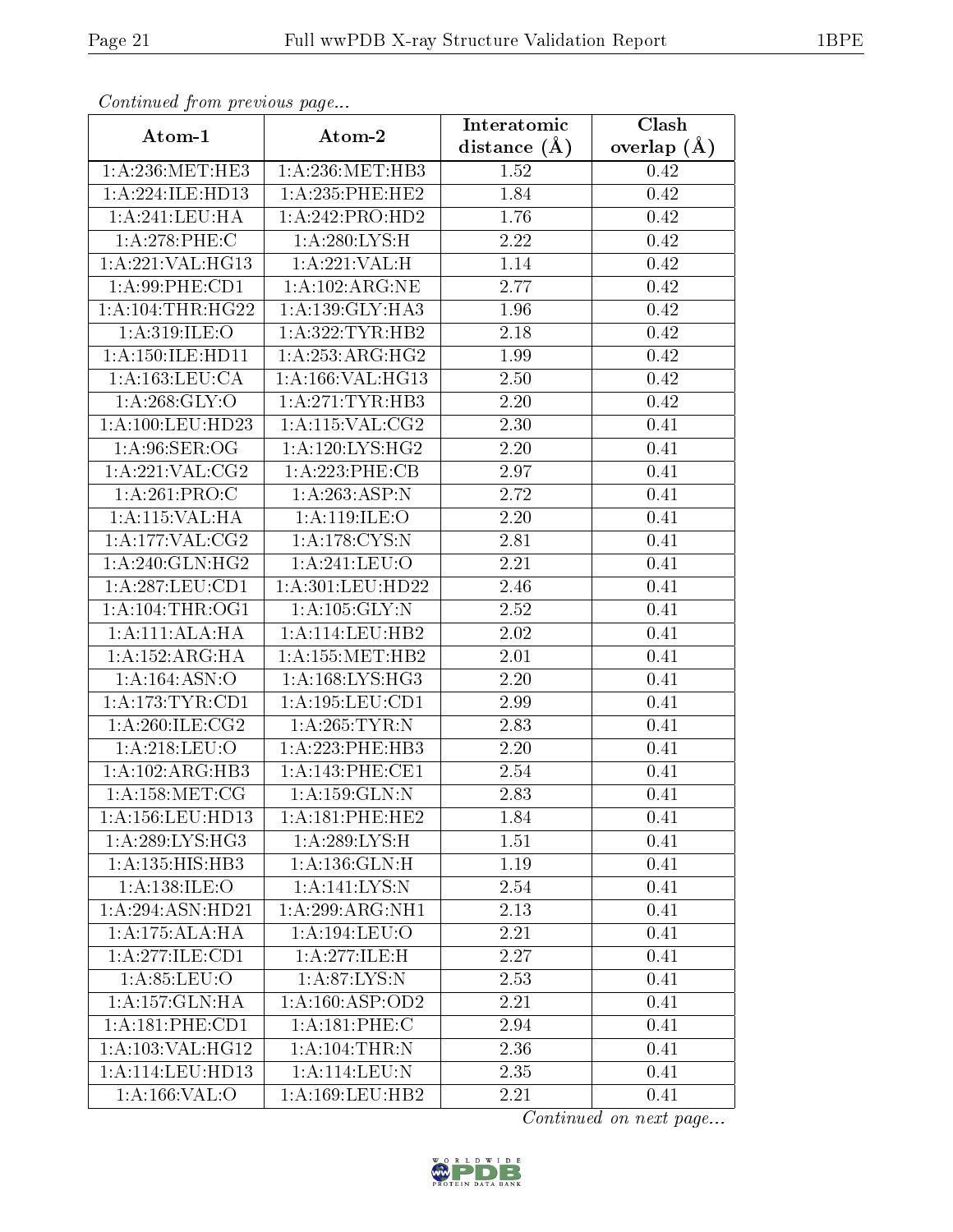| Atom-1              | Atom-2               | Interatomic      | Clash         |
|---------------------|----------------------|------------------|---------------|
|                     |                      | distance $(\AA)$ | overlap $(A)$ |
| 1: A:292:THR:HG22   | 1: A: 301: LEU: HD12 | 2.02             | 0.41          |
| 1: A:113: LYS: CG   | 1: A:114:LEU:N       | 2.83             | 0.41          |
| 1: A: 133: ASN: ND2 | 1:A:135:HIS:CB       | 2.84             | 0.41          |
| 1:A:150:ILE:HD13    | 1:A:253:ARG:HD3      | 2.03             | 0.41          |
| 1:A:292:THR:CB      | 1: A: 301: LEU: HD11 | 2.51             | 0.41          |
| 1:A:291:PHE:HD2     | 1: A:323: ILE: HG22  | 1.86             | 0.41          |
| 1: A: 330: PRO: O   | 1: A: 333:ARG:HG3    | 2.21             | 0.41          |
| 1: A: 163: LEU: HA  | 1: A: 166: VAL: CG1  | 2.51             | 0.40          |
| 1:A:223:PHE:O       | 1:A:225:THR:N        | 2.54             | 0.40          |
| 1: A:234: LYS: HZ3  | 1:A:258:ARG:NH2      | 2.14             | 0.40          |
| 1:A:261:PRO:HB2     | 1:A:263:ASP:H        | 1.86             | 0.40          |
| 1:A:235:PHE:O       | 1:A:257:ILE:N        | 2.55             | 0.40          |
| 1: A: 156: LEU: CD1 | 1: A:181: PHE:CE2    | 3.04             | 0.40          |
| 1: A:218:LEU:CB     | 1: A:224: ILE: CD1   | 2.99             | 0.40          |
| 1:A:122:LEU:CD2     | 1: A:126: ARG: NH1   | 2.79             | 0.40          |
| 1:A:239:CYS:HB2     | 1:A:240:GLN:H        | 1.73             | 0.40          |
| 1: A:92: ASP:O      | 1: A:95: SER: N      | 2.45             | 0.40          |

All (2) symmetry-related close contacts are listed below. The label for Atom-2 includes the symmetry operator and encoded unit-cell translations to be applied.

| Atom-1             | Atom-2                          | Interatomic<br>distance $(A)$ | Clash<br>overlap (A |
|--------------------|---------------------------------|-------------------------------|---------------------|
| 1: A :227: THR : N | 1: A: 335: GLU: OE2[2]<br>-6561 | $2.06\,$                      |                     |
| 1 A 226 ASP CA     | 1: A: 335: GLU: OE2[2]<br>6561  |                               |                     |

## 5.3 Torsion angles (i)

#### 5.3.1 Protein backbone (i)

In the following table, the Percentiles column shows the percent Ramachandran outliers of the chain as a percentile score with respect to all X-ray entries followed by that with respect to entries of similar resolution.

The Analysed column shows the number of residues for which the backbone conformation was analysed, and the total number of residues.

| Mol   Chain | Analysed                                             |  | Favoured   Allowed   Outliers   Percentiles |
|-------------|------------------------------------------------------|--|---------------------------------------------|
|             | $276/335(82\%)$   183 (66\%)   53 (19\%)   40 (14\%) |  | $\boxed{0}$ $\boxed{0}$                     |

All (40) Ramachandran outliers are listed below:

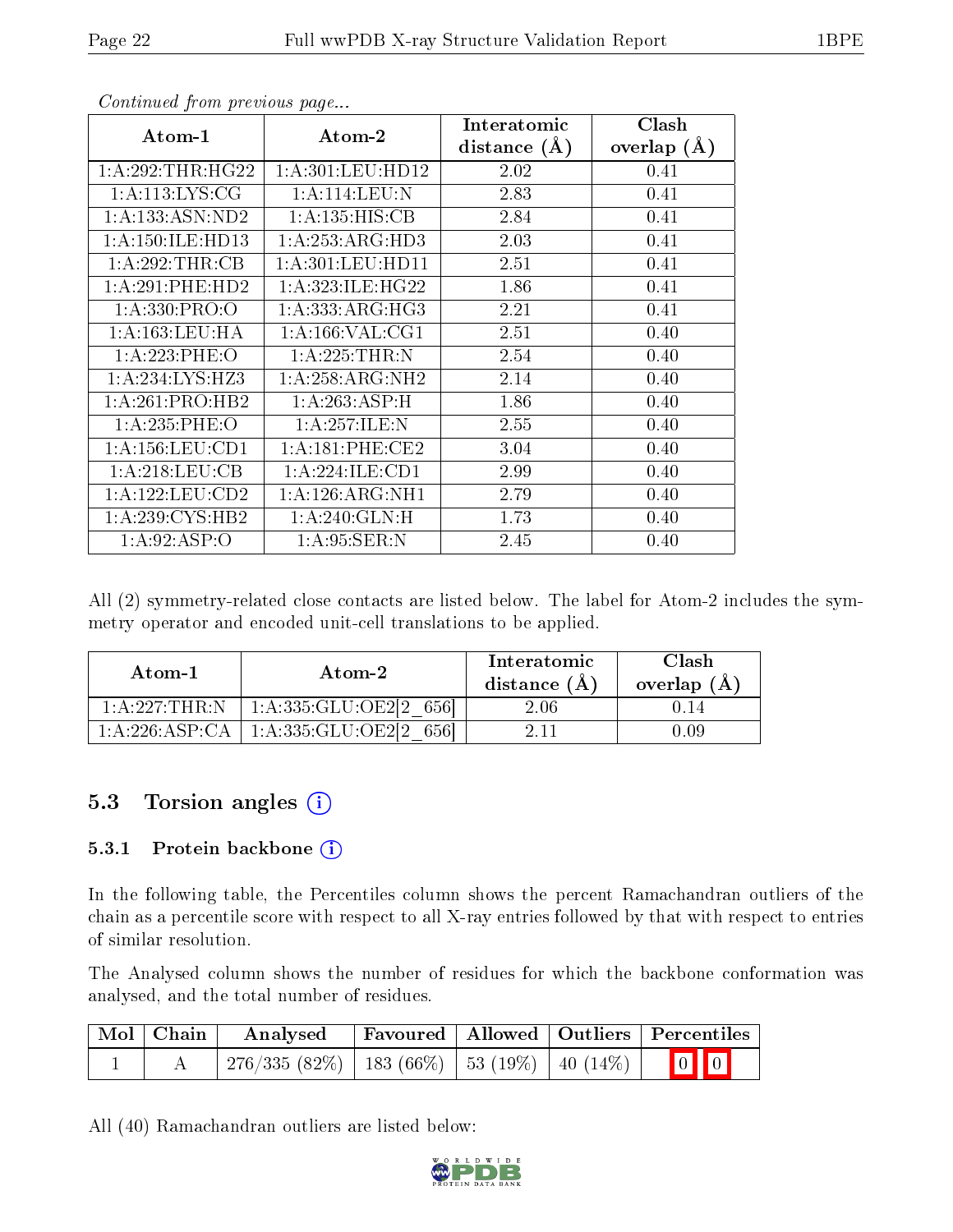| Mol            | Chain                                                                                                                                           | Res              | Type                                       |
|----------------|-------------------------------------------------------------------------------------------------------------------------------------------------|------------------|--------------------------------------------|
| $\mathbf{1}$   | $\overline{A}$                                                                                                                                  | $\overline{74}$  | <b>ASP</b>                                 |
| $\mathbf{1}$   | $\overline{A}$                                                                                                                                  | 79               | THR                                        |
| $\overline{1}$ | $\overline{A}$                                                                                                                                  | $\overline{81}$  | $\overline{\text{LYS}}$                    |
| $\mathbf{1}$   | $\overline{A}$                                                                                                                                  | $\overline{86}$  | $\overline{{\rm GLU}}$                     |
| $\mathbf{1}$   |                                                                                                                                                 | $128\,$          | <b>ASN</b>                                 |
| $\overline{1}$ |                                                                                                                                                 | $\overline{135}$ | $\overline{HIS}$                           |
| $\overline{1}$ |                                                                                                                                                 | $\overline{143}$ | PHE                                        |
| $\mathbf{1}$   |                                                                                                                                                 | 185              | $\overline{\text{ALA}}$                    |
| $\overline{1}$ |                                                                                                                                                 | 244              | $\overline{\text{GLU}}$                    |
| $\mathbf{1}$   | $\frac{\overline{A}}{\overline{A}}$ $\frac{\overline{A}}{\overline{A}}$ $\frac{\overline{A}}{\overline{A}}$ $\frac{\overline{A}}{\overline{A}}$ | 304              | $\overline{\text{THR}}$                    |
| $\overline{1}$ |                                                                                                                                                 | $\overline{309}$ | $\overline{\text{GLU}}$                    |
| $\overline{1}$ |                                                                                                                                                 | 324              | <b>GLN</b>                                 |
| $\overline{1}$ | $\frac{\overline{A}}{\overline{A}}$ $\frac{\overline{A}}{\overline{A}}$ $\frac{\overline{A}}{\overline{A}}$ $\frac{\overline{A}}{\overline{A}}$ | $\overline{73}$  | <b>ILE</b>                                 |
| $\overline{1}$ |                                                                                                                                                 | <b>110</b>       | $\frac{\overline{\text{ALA}}}{\text{GIY}}$ |
| $\mathbf{1}$   |                                                                                                                                                 | 118              |                                            |
| $\overline{1}$ |                                                                                                                                                 | <b>120</b>       | $\frac{\overline{\text{LYS}}}{\text{ASP}}$ |
| $\mathbf{1}$   |                                                                                                                                                 | 130              |                                            |
| $\overline{1}$ |                                                                                                                                                 | 136              | $\overline{\text{GLN}}$                    |
| $\overline{1}$ |                                                                                                                                                 | $\overline{218}$ | LEU                                        |
| $\overline{1}$ |                                                                                                                                                 | 240              | $\overline{\text{GLN}}$                    |
| $\overline{1}$ | $\overline{A}$                                                                                                                                  | 274              | $\overline{\text{GLY}}$                    |
| $\overline{1}$ | $\frac{\overline{A}}{\overline{A}}$                                                                                                             | $301\,$          | LEU                                        |
| $\overline{1}$ |                                                                                                                                                 | $\overline{327}$ | <b>TYR</b>                                 |
| $\mathbf{1}$   |                                                                                                                                                 | 151              | PRO                                        |
| $\mathbf{1}$   | $\overline{A}$                                                                                                                                  | 160              | <b>ASP</b>                                 |
| $\overline{1}$ | $\frac{\overline{A}}{\overline{A}}$                                                                                                             | 189              | $\overline{\text{GLY}}$                    |
| $\mathbf{1}$   |                                                                                                                                                 | 232              | $\overline{\text{GLU}}$                    |
| $\overline{1}$ |                                                                                                                                                 | 284              | $\overline{\rm ALA}$                       |
| $\mathbf{1}$   | $\overline{A}$                                                                                                                                  | 102              | $\rm \bar{A}RG$                            |
| 1              | А                                                                                                                                               | 152              | $\rm{ARG}$                                 |
| $\mathbf 1$    | $\overline{\rm A}$                                                                                                                              | 276              | $\overline{\text{ASP}}$                    |
| $\mathbf 1$    | $\overline{A}$                                                                                                                                  | 317              | $\overline{\text{GLN}}$                    |
| $\mathbf 1$    | $\frac{\overline{A}}{A}$                                                                                                                        | 171              | $\overline{\text{PRO}}$                    |
| $\mathbf 1$    |                                                                                                                                                 | 161              | <b>ILE</b>                                 |
| $\mathbf 1$    | $\overline{A}$                                                                                                                                  | 183              | $\overline{\text{ARG}}$                    |
| $\mathbf 1$    | $\overline{A}$                                                                                                                                  | 207              | $\overline{\text{GLN}}$                    |
| $\mathbf{1}$   | $\overline{A}$                                                                                                                                  | 228              | LEU                                        |
| $\overline{1}$ | $\overline{A}$                                                                                                                                  | 265              | <b>TYR</b>                                 |
| $\mathbf{1}$   | $\overline{A}$                                                                                                                                  | 108              | PRO                                        |
| $\mathbf 1$    | $\overline{\rm A}$                                                                                                                              | 313              | $\overline{\text{VAL}}$                    |

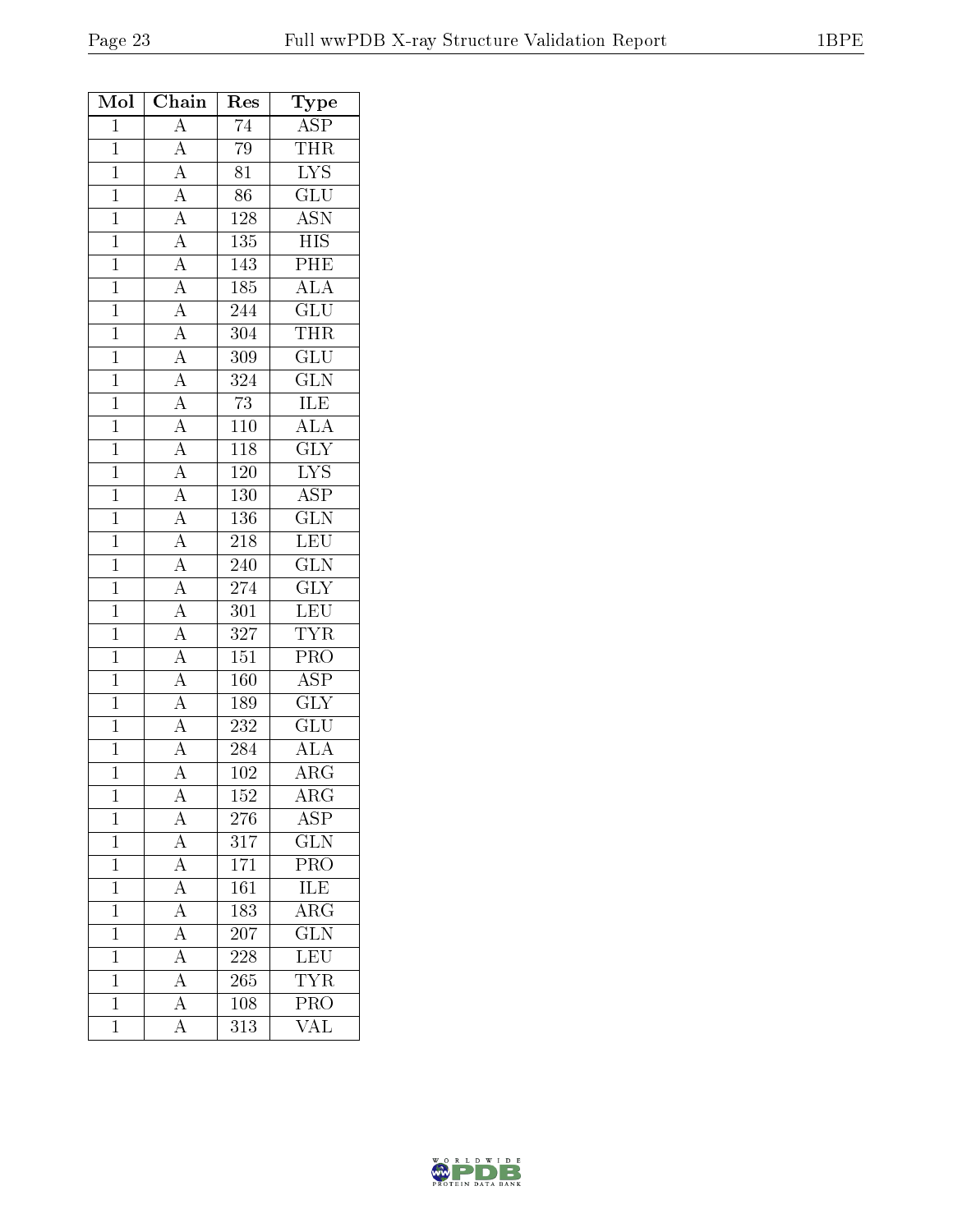#### 5.3.2 Protein sidechains (i)

In the following table, the Percentiles column shows the percent sidechain outliers of the chain as a percentile score with respect to all X-ray entries followed by that with respect to entries of similar resolution.

The Analysed column shows the number of residues for which the sidechain conformation was analysed, and the total number of residues.

| Mol   Chain | Analysed                                  |  | $\mid$ Rotameric $\mid$ Outliers $\mid$ Percentiles |
|-------------|-------------------------------------------|--|-----------------------------------------------------|
|             | $205/296$ (69\%)   161 (78\%)   44 (22\%) |  | $\boxed{1}$ $\boxed{3}$                             |

All (44) residues with a non-rotameric sidechain are listed below:

| Mol            | $\overline{\text{Chain}}$           | Res              | Type                      |
|----------------|-------------------------------------|------------------|---------------------------|
| $\overline{1}$ | $\overline{\rm A}$                  | $\overline{79}$  | THR                       |
| $\overline{1}$ | $\overline{A}$                      | $\overline{93}$  | <b>THR</b>                |
| $\overline{1}$ | $\overline{A}$                      | 100              | LEU                       |
| $\overline{1}$ | $\overline{A}$                      | $\overline{114}$ | LEU                       |
| $\mathbf 1$    | $\overline{A}$                      | $\overline{121}$ | <b>THR</b>                |
| $\mathbf{1}$   | $\overline{A}$                      | 132              | <b>LEU</b>                |
| $\overline{1}$ |                                     | 133              | <b>ASN</b>                |
| $\overline{1}$ | $\frac{\overline{A}}{\overline{A}}$ | 152              | $\overline{\rm{ARG}}$     |
| $\mathbf{1}$   | $\frac{\overline{A}}{\overline{A}}$ | 155              | MET                       |
| $\overline{1}$ |                                     | 156              | LEU                       |
| $\overline{1}$ | $\frac{\overline{A}}{\overline{A}}$ | $\overline{161}$ | <b>ILE</b>                |
| $\overline{1}$ |                                     | 164              | $\overline{\mathrm{ASN}}$ |
| $\overline{1}$ |                                     | 172              | $\overline{\text{GLU}}$   |
| $\overline{1}$ | $\overline{A}$                      | $\overline{176}$ | <b>THR</b>                |
| $\overline{1}$ | $\overline{A}$                      | 177              | <b>VAL</b>                |
| $\overline{1}$ | $\frac{\overline{A}}{\overline{A}}$ | $\overline{181}$ | PHE                       |
| $\overline{1}$ |                                     | 195              | LEU                       |
| $\overline{1}$ |                                     | $\overline{206}$ | $\overline{\text{LYS}}$   |
| $\mathbf{1}$   | $\overline{A}$                      | 209              | $\overline{\text{LYS}}$   |
| $\overline{1}$ | $\overline{A}$                      | 210              | LEU                       |
| $\mathbf 1$    |                                     | 212              | $\overline{HIS}$          |
| $\overline{1}$ | $\frac{\overline{A}}{\overline{A}}$ | 213              | $\overline{\rm ARG}$      |
| $\overline{1}$ | $\overline{A}$                      | 214              | $\overline{\text{VAL}}$   |
| $\overline{1}$ | $\overline{A}$                      | $\overline{217}$ | $\overline{\text{GLN}}$   |
| $\overline{1}$ | $\overline{A}$                      | 221              | $\overline{\text{VAL}}$   |
| $\mathbf{1}$   | $\overline{A}$                      | 226              | $\overline{\text{ASP}}$   |
| $\overline{1}$ | $\overline{A}$                      | 229              | $\overline{\text{SER}}$   |
| $\overline{1}$ | $\overline{A}$                      | 241              | <b>LEU</b>                |
| $\overline{1}$ | $\overline{A}$                      | 253              | $\overline{\rm{ARG}}$     |
| $\overline{1}$ | A                                   | 255              | $\overline{\text{ILE}}$   |

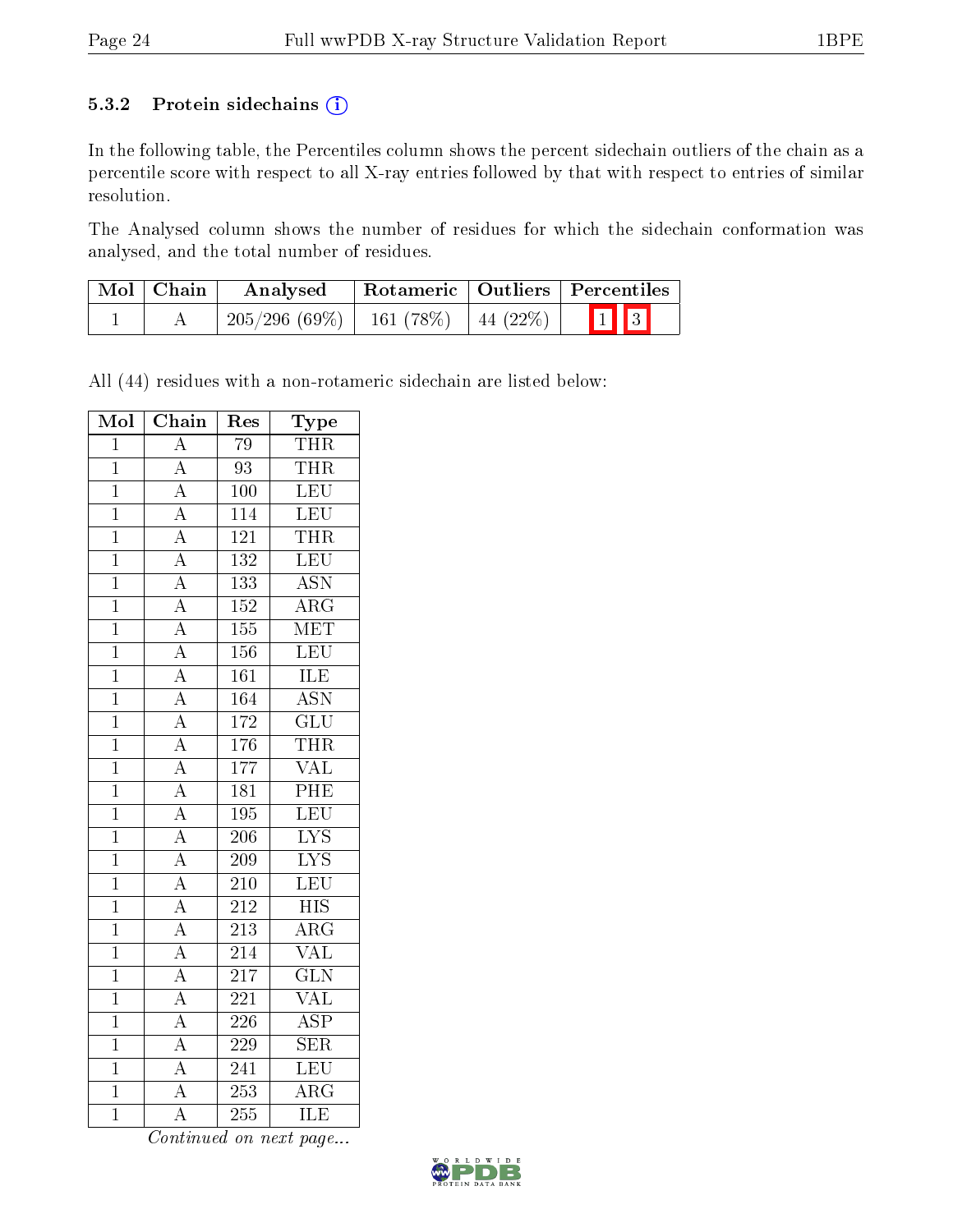| Mol            | Chain              | Res | Type       |
|----------------|--------------------|-----|------------|
| $\mathbf{1}$   | A                  | 259 | <b>LEU</b> |
| $\mathbf{1}$   | $\bf{A}$           | 273 | <b>THR</b> |
| $\mathbf{1}$   | $\boldsymbol{A}$   | 276 | <b>ASP</b> |
| $\mathbf{1}$   | $\boldsymbol{A}$   | 277 | <b>ILE</b> |
| $\mathbf{1}$   | $\bf{A}$           | 285 | <b>HIS</b> |
| $\mathbf 1$    | $\boldsymbol{A}$   | 287 | LEU        |
| $\mathbf{1}$   | $\bf{A}$           | 294 | <b>ASN</b> |
| $\mathbf 1$    | $\overline{\rm A}$ | 299 | $\rm{ARG}$ |
| $\mathbf{1}$   | $\bf{A}$           | 309 | GLU        |
| $\overline{1}$ | $\overline{\rm A}$ | 313 | <b>VAL</b> |
| $\mathbf{1}$   | $\bf{A}$           | 317 | <b>GLN</b> |
| $\mathbf{1}$   | $\overline{\rm A}$ | 319 | ILE        |
| $\overline{1}$ | А                  | 324 | <b>GLN</b> |
| $\overline{1}$ | A                  | 325 | TRP        |

Some sidechains can be flipped to improve hydrogen bonding and reduce clashes. All (9) such sidechains are listed below:

| Mol | Chain | $\operatorname{Res}% \left( \mathcal{N}\right) \equiv\operatorname{Res}(\mathcal{N}_{0})\cap\mathcal{N}_{1}$ | Type       |
|-----|-------|--------------------------------------------------------------------------------------------------------------|------------|
| 1   | А     | 128                                                                                                          | <b>ASN</b> |
|     | А     | 133                                                                                                          | <b>ASN</b> |
|     | А     | 135                                                                                                          | <b>HIS</b> |
| 1   | А     | 136                                                                                                          | <b>GLN</b> |
| 1   | А     | 157                                                                                                          | <b>GLN</b> |
| 1   | А     | 207                                                                                                          | <b>GLN</b> |
|     | А     | 217                                                                                                          | <b>GLN</b> |
|     |       | 294                                                                                                          | <b>ASN</b> |
|     |       | 317                                                                                                          | GLN        |

#### 5.3.3 RNA (i)

There are no RNA molecules in this entry.

#### 5.4 Non-standard residues in protein, DNA, RNA chains  $(i)$

There are no non-standard protein/DNA/RNA residues in this entry.

#### 5.5 Carbohydrates  $(i)$

There are no carbohydrates in this entry.

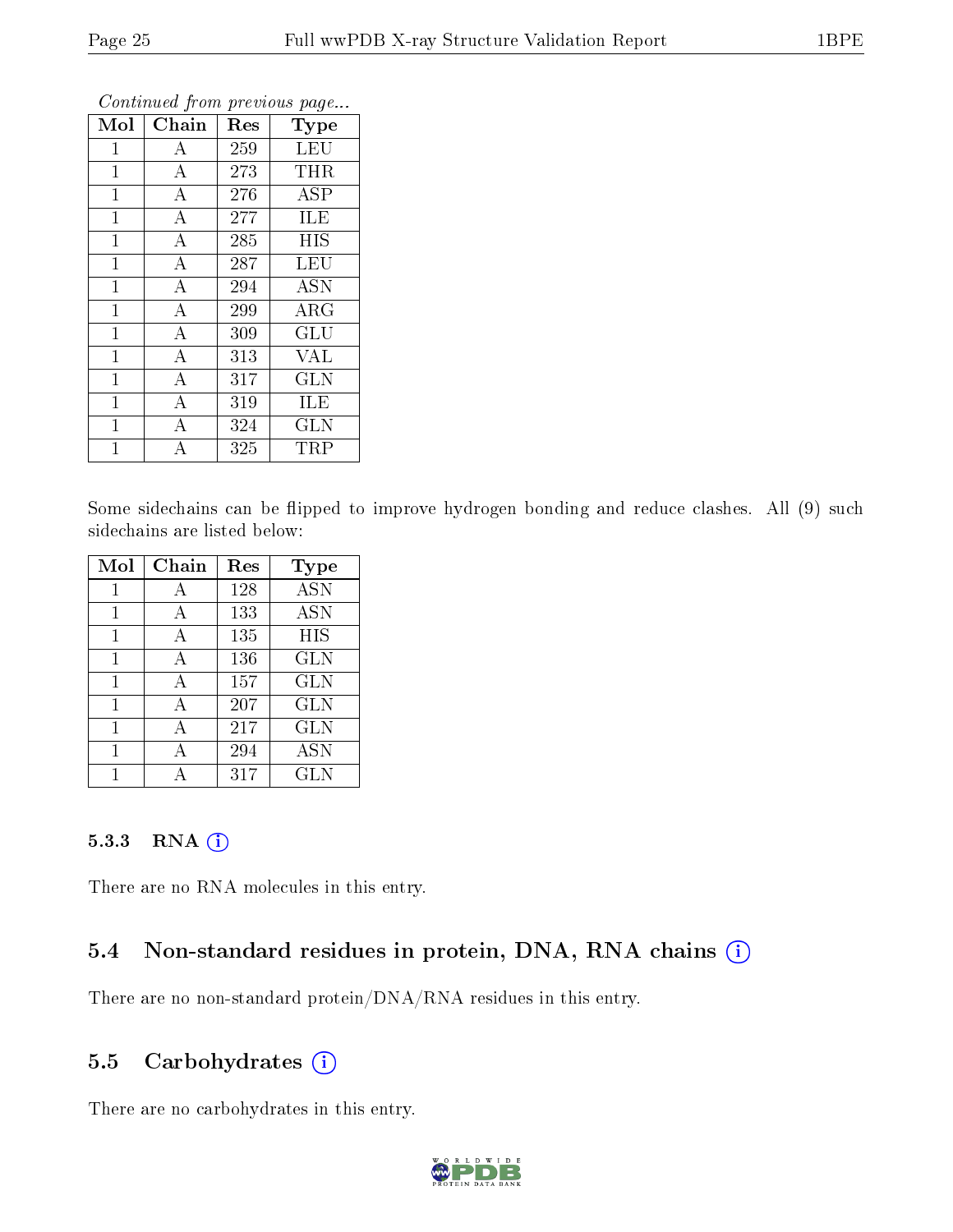### 5.6 Ligand geometry (i)

1 ligand is modelled in this entry.

In the following table, the Counts columns list the number of bonds (or angles) for which Mogul statistics could be retrieved, the number of bonds (or angles) that are observed in the model and the number of bonds (or angles) that are dened in the Chemical Component Dictionary. The Link column lists molecule types, if any, to which the group is linked. The Z score for a bond length (or angle) is the number of standard deviations the observed value is removed from the expected value. A bond length (or angle) with  $|Z| > 2$  is considered an outlier worth inspection. RMSZ is the root-mean-square of all Z scores of the bond lengths (or angles).

| Mol |                 | $\mid$ Type $\mid$ Chain $\mid$ Res $\mid$ |     | <b>Bond lengths</b><br>$^{\shortmid}$ Link |          |                    | Bond angles   |                        |         |          |
|-----|-----------------|--------------------------------------------|-----|--------------------------------------------|----------|--------------------|---------------|------------------------|---------|----------|
|     |                 |                                            |     | Counts                                     |          | RMSZ   $\# Z  > 2$ | Counts   RMSZ |                        | $\# Z $ |          |
|     | $\mathrm{TP}^-$ | . .                                        | 338 | $\blacksquare$                             | 26,32,32 | 3.82               | 9(34%)        | $\mid 30, 50, 50 \mid$ | 1.54    | $2(6\%)$ |

In the following table, the Chirals column lists the number of chiral outliers, the number of chiral centers analysed, the number of these observed in the model and the number defined in the Chemical Component Dictionary. Similar counts are reported in the Torsion and Rings columns. '-' means no outliers of that kind were identified.

|            |        |        | Mol   Type   Chain   Res   Link   Chirals | Torsions                       | $\mathbf{R}$ ings |
|------------|--------|--------|-------------------------------------------|--------------------------------|-------------------|
| $\Box$ DTP | $+338$ | $\sim$ |                                           | $\frac{9}{18/34/34}$   0/3/3/3 |                   |

All (9) bond length outliers are listed below:

| Mol            | Chain | Res | <b>Type</b> | Atoms     | Z        | Observed $(A$ | $Ideal(\AA)$ |
|----------------|-------|-----|-------------|-----------|----------|---------------|--------------|
| $\overline{2}$ | A     | 338 | <b>DTP</b>  | PA-O1A    | $-11.45$ | 1.10          | 1.50         |
| $\overline{2}$ | А     | 338 | <b>DTP</b>  | $PG-O2G$  | $-8.26$  | 1.23          | 1.54         |
| $\overline{2}$ | А     | 338 | <b>DTP</b>  | PG-O3G    | $-6.70$  | 1.29          | 1.54         |
| $\overline{2}$ | А     | 338 | <b>DTP</b>  | PG-O1G    | $-6.47$  | 1.29          | 1.50         |
| $\overline{2}$ | А     | 338 | <b>DTP</b>  | PB-O1B    | 5.75     | 1.71          | 1.50         |
| $\overline{2}$ | А     | 338 | <b>DTP</b>  | $C3'-C4'$ | 4.14     | 1.64          | 1.53         |
| $\overline{2}$ | А     | 338 | <b>DTP</b>  | $PA-O5'$  | $-3.36$  | 1.45          | 1.59         |
| $\overline{2}$ | А     | 338 | <b>DTP</b>  | $O3'-C3'$ | 3.08     | 1.49          | 1.43         |
| $\overline{2}$ | А     | 338 | <b>DTP</b>  | $C8-N7$   | $-2.05$  | 1.31          | 1.34         |

All (2) bond angle outliers are listed below:

| Mol | Chain | $\operatorname{Res}$ | Type       | Atoms      |         | $\lambda$ Observed $(^\circ)$ | Ideal $(^o)$ |
|-----|-------|----------------------|------------|------------|---------|-------------------------------|--------------|
| ∼   |       | 338                  | <b>DTP</b> | PA-O3A-PB  | $-5.26$ | 114 77                        | 132.83       |
| ∼   |       | 338                  | <b>DTP</b> | 03G-PG-02G | -4.14   | 123.47                        | 107.64       |

There are no chirality outliers.

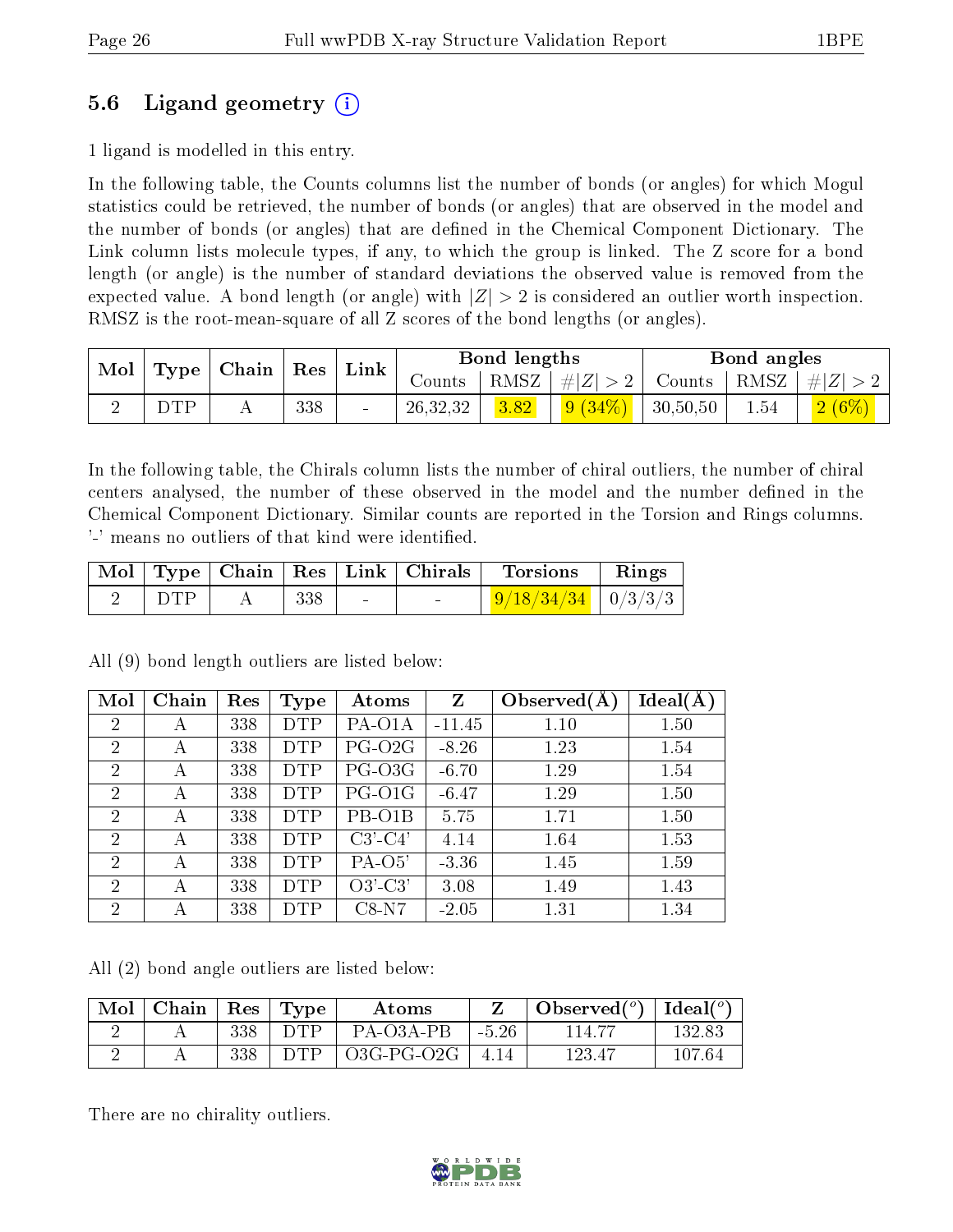| Mol                         | Chain        | $\operatorname{Res}% \left( \mathcal{N}\right) \equiv\operatorname{Res}(\mathcal{N}_{0})\cap\mathcal{N}_{1}$ | Type       | Atoms                         |
|-----------------------------|--------------|--------------------------------------------------------------------------------------------------------------|------------|-------------------------------|
| 2                           | А            | 338                                                                                                          | <b>DTP</b> | PB-O3B-PG-O2G                 |
| $\mathfrak{D}$              | A            | 338                                                                                                          | <b>DTP</b> | PB-O3B-PG-O3G                 |
| 2                           | А            | 338                                                                                                          | <b>DTP</b> | $O4'$ - $C4'$ - $C5'$ - $O5'$ |
| $\mathcal{D}_{\mathcal{A}}$ | A            | 338                                                                                                          | <b>DTP</b> | $C3'$ - $C4'$ - $C5'$ - $O5'$ |
| $\mathcal{D}_{\mathcal{A}}$ | А            | 338                                                                                                          | <b>DTP</b> | PA-O3A-PB-O2B                 |
| 2                           | $\mathbf{A}$ | 338                                                                                                          | <b>DTP</b> | PB-O3A-PA-O1A                 |
| $\mathcal{D}_{\mathcal{A}}$ | А            | 338                                                                                                          | <b>DTP</b> | PB-O3B-PG-O1G                 |
| 2                           | А            | 338                                                                                                          | <b>DTP</b> | PB-O3A-PA-O2A                 |
| 2                           |              | 338                                                                                                          | DTP        | $C5'$ - $O5'$ -PA- $O1A$      |

All (9) torsion outliers are listed below:

There are no ring outliers.

1 monomer is involved in 15 short contacts:

|  |               | Mol   Chain   Res   Type   Clashes   Symm-Clashes |
|--|---------------|---------------------------------------------------|
|  | $338$   $DTP$ |                                                   |

The following is a two-dimensional graphical depiction of Mogul quality analysis of bond lengths, bond angles, torsion angles, and ring geometry for all instances of the Ligand of Interest. In addition, ligands with molecular weight > 250 and outliers as shown on the validation Tables will also be included. For torsion angles, if less then 5% of the Mogul distribution of torsion angles is within 10 degrees of the torsion angle in question, then that torsion angle is considered an outlier. Any bond that is central to one or more torsion angles identified as an outlier by Mogul will be highlighted in the graph. For rings, the root-mean-square deviation (RMSD) between the ring in question and similar rings identified by Mogul is calculated over all ring torsion angles. If the average RMSD is greater than 60 degrees and the minimal RMSD between the ring in question and any Mogul-identified rings is also greater than 60 degrees, then that ring is considered an outlier. The outliers are highlighted in purple. The color gray indicates Mogul did not find sufficient equivalents in the CSD to analyse the geometry.

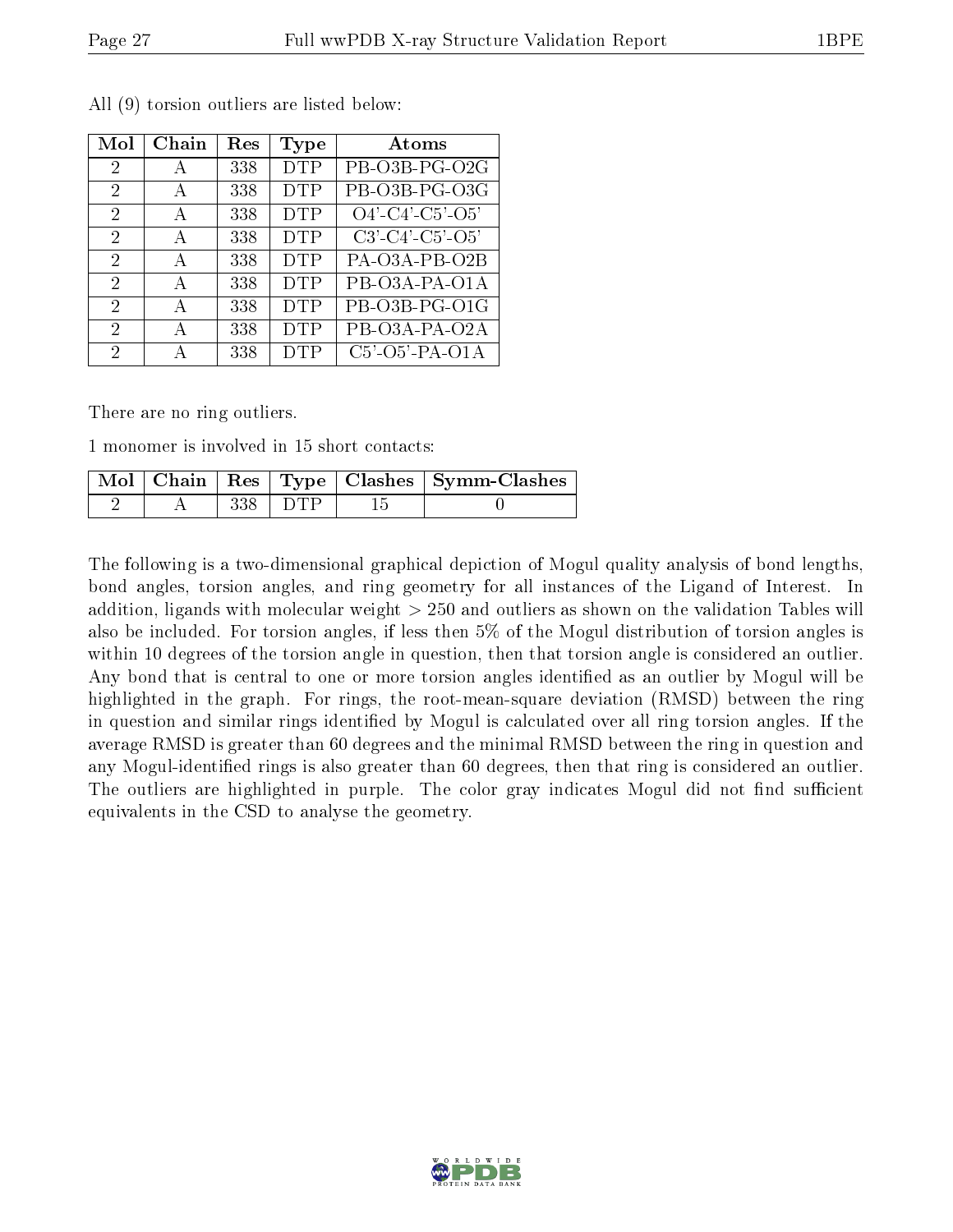

## 5.7 [O](https://www.wwpdb.org/validation/2017/XrayValidationReportHelp#nonstandard_residues_and_ligands)ther polymers (i)

There are no such residues in this entry.

## 5.8 Polymer linkage issues (i)

The following chains have linkage breaks:

|  | Mol   Chain   Number of breaks |
|--|--------------------------------|
|  |                                |

All chain breaks are listed below:

|  |             |  | $\mid$ Model $\mid$ Chain $\mid$ Residue-1 $\mid$ Atom-1 $\mid$ Residue-2 $\mid$ Atom-2 $\mid$ Distance (Å) |
|--|-------------|--|-------------------------------------------------------------------------------------------------------------|
|  | $-87$ T V S |  |                                                                                                             |